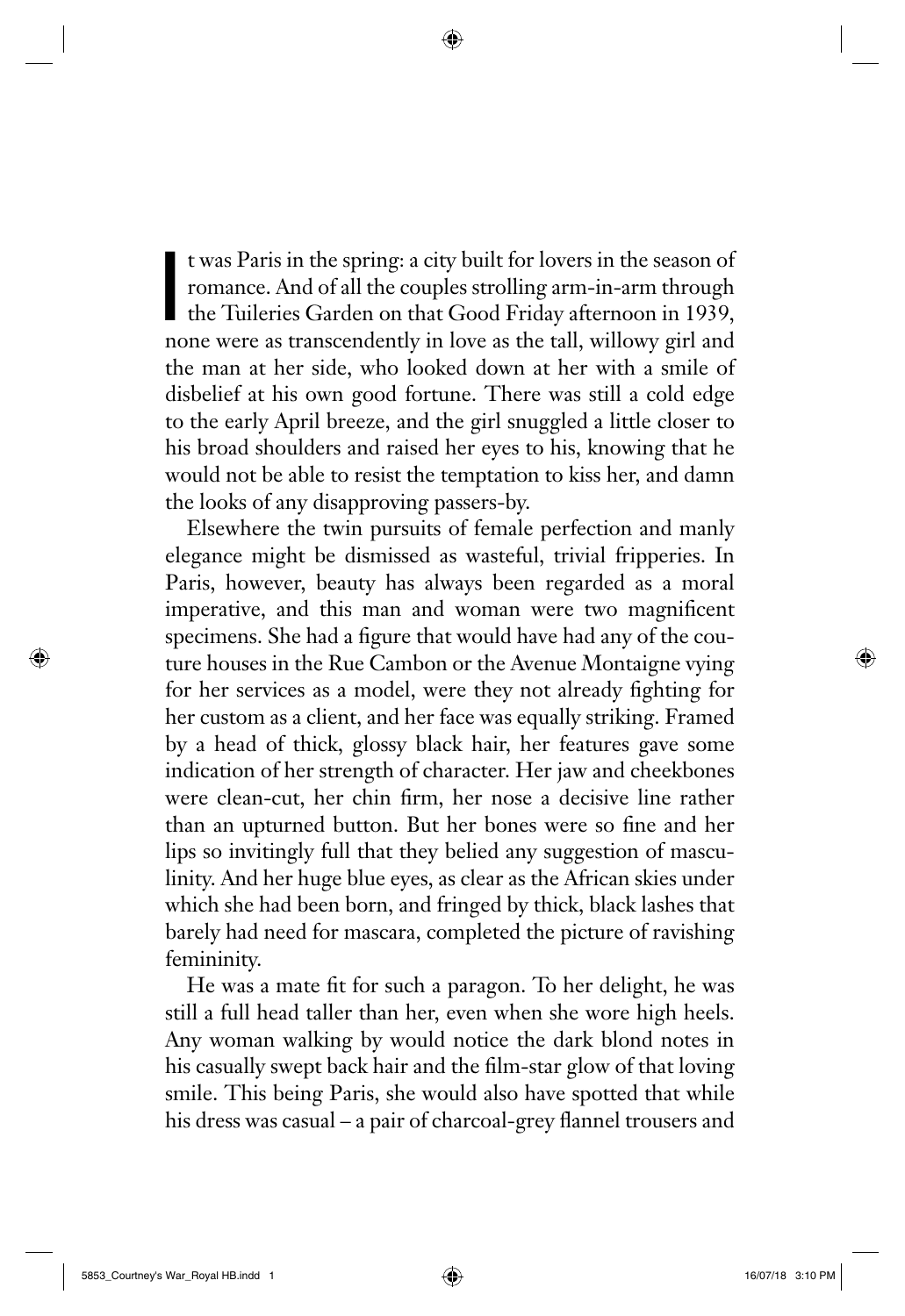a tweed sports jacket, instead of a suit, and an open shirt with a silk cravat tucked into the collar, instead of a tie – every garment was perfectly cut and his shoes were immaculately polished.

What the girl beside him appreciated, which other women could not, was that this man's grey eyes were windows into a soul that was more sensitive and thoughtful than a passing impression might suggest. She knew that while his forearms were strong and well-muscled, he had an artist's hands. His long, elegant fingers could draw anything on which his eyes might rest, or run along the length of her body, playing with every bit of her and bringing her pleasure that she could never have imagined possible, only for it to be exceeded by the ecstasy that the most thrilling, powerful part of him could bring.

Truly, Saffron Courtney and Gerhard von Meerbach seemed blessed by all the gods, for they were as rich and well connected as they were pleasing to the eye. It would have taken the steeliest heart to begrudge them their good fortune.

'Is it really only three months since we met?' Gerhard said. 'I can't imagine life without you. How could I survive for twenty-seven years and have no idea you even existed? And then . . .'

'Then I landed at your feet,' Saffron said and giggled. 'Upside down, in a big heap, dressed as a man.'

When two people are in love, few things on earth are as fascinating to them as their love itself. Gerhard and Saffron constantly found new ways to recount the tale of their first meeting, like children wanting to hear the same bedtime story every night.

Saffron had pretended to be a man, disguising her femininity with bulky clothes, determined to experience the exhilaration of the Cresta Run in St. Moritz, even though the course was exclusively men only. She had charged down the ice run, refusing to slow down, and eventually was flung off her sled at one of the bends, cartwheeling into the snow. Her dark glasses were thrown off, and it was her eyes that seared into Gerhard's soul.

**2**

◈

⊕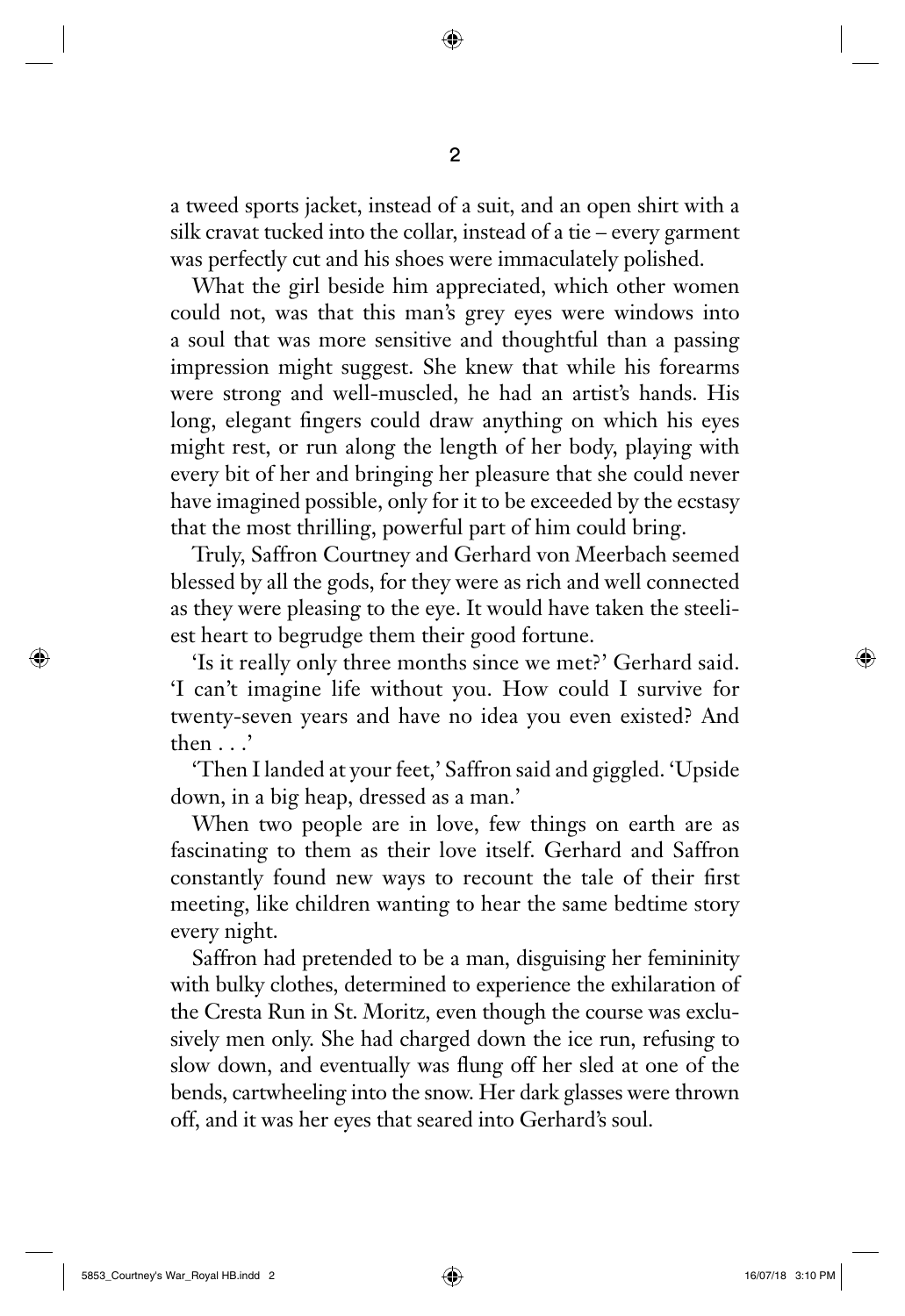'I know!' he said. 'I took one look at you and . . . boom! I'd been hit by a million volts, like a Frankenstein film, you know, when the doctor puts all the electricity through the monster. I'd never known anything like it. Truly, love at first sight. And I thought, how can it be? How can I feel like this about a man? And then as you walked away . . .'

'I gave that little wiggle. I know, I had to. I felt the same as you did and I simply had to let you know.'

'And all because you were so brave . . . and so, so stubborn.' Gerhard laughed. 'So Saffron! You had to go down the Cresta Run, even though you knew only men were allowed.'

Saffron grinned. 'Of course! Why should you men have all the fun?'

Suddenly, Gerhard's mood seemed to darken, as if a cloud had crossed the sun. 'Ah, poor Chessi. I still feel bad about her . . . That was supposed to be the night—'

'Ssshhh!' Saffron put a finger to his lips to silence him. Francesca von Schöndorf had been her dearest school friend. They were a pair, Chessi and Saffy: one a sweet, sensible German girl, the other a barely tamed child of Africa, newly arrived in England after being brought up in the Kenyan highlands. More than once, Saffron had gone to Germany to stay with the von Schöndorfs, watching the country change before her eyes as the Nazis recreated an entire nation in their twisted image.

At Christmas, when Saffron was on vacation from Oxford University, staying with relatives in Scotland, Chessi had written to her. The letter explained that she would be in St. Moritz for the New Year, hosting a chalet party at which she expected the man she loved would propose to her. Saffron had dashed across Europe as much because she wanted to be with her friend and share her joy as for the thrill of the Cresta Run. She had no idea that the love of her life would be waiting for her, still less that he would be the man Chessi expected to marry.

But love is ruthless and will not be denied.

**3**

◈

⊕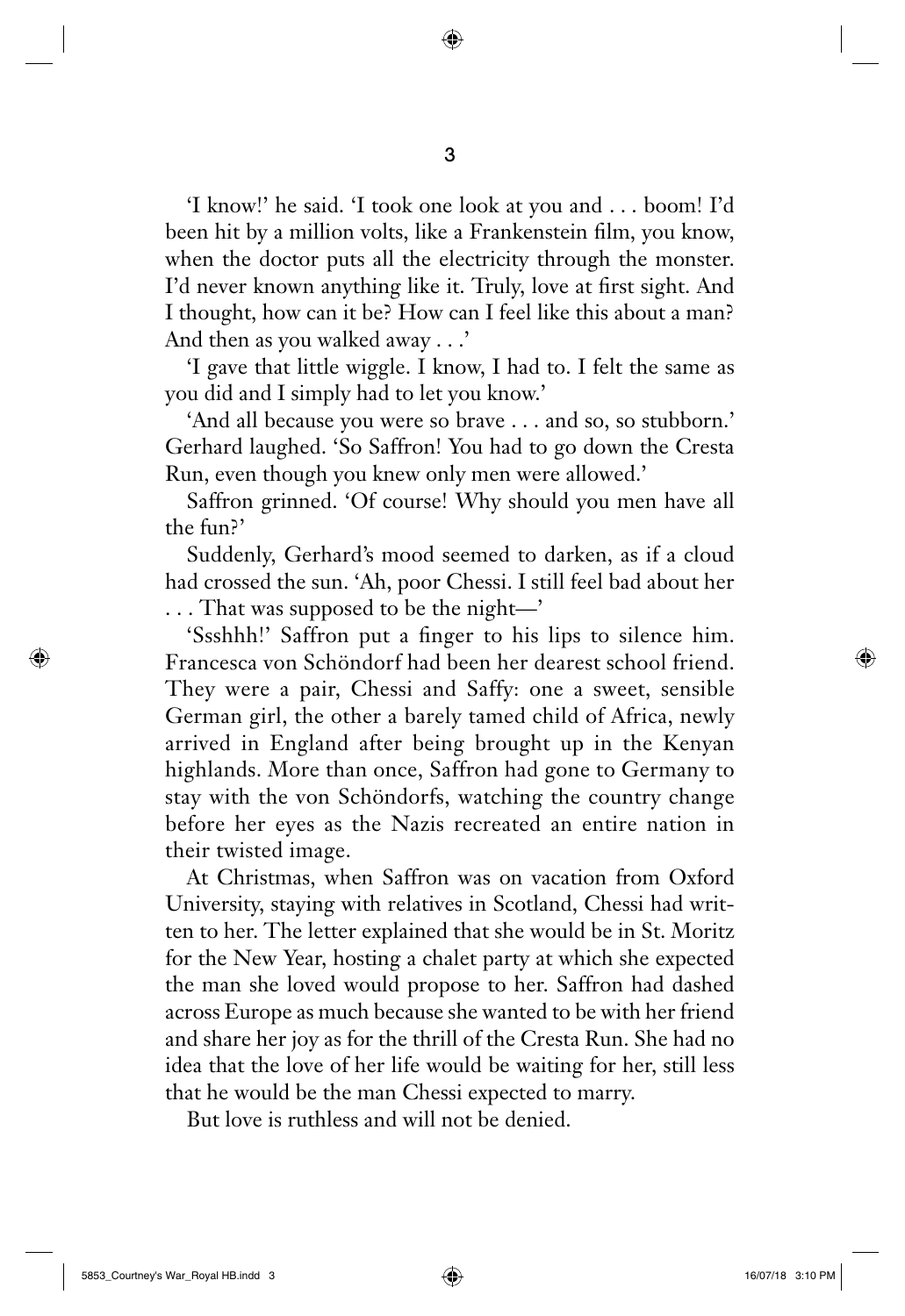**4**

◈

'You and Chessi weren't meant to be together,' Saffron said. 'If you were, you would not have met me, and even if you had met me, you'd have picked me up, dusted me down and gone on your way. And I wouldn't have given you a second thought.'

'And then, when we met again, at the party that night . . . ?'

'Then we would have taken a second to recognise one another, and laughed about what had happened, and you would have told Chessi the story and she would have laughed too. None of us would have taken it the slightest bit seriously, because it wouldn't have been serious. You would have been made for Chessi. But you weren't, you were made for me. And . . . Oh!'

Saffron squealed as a gust of wind blew her hat from her head, and the two of them ran down the Grande Allée, laughing like children as they chased after the tumbling confection of black felt and sunny silk flowers.

The happiness stayed with them for the rest of the afternoon. They stopped in front of the Eiffel Tower to have their picture taken by one of the photographers who plied their trade there.

'Where would monsieur wish me to send the finished print?' the snapper asked.

'We're staying at the Ritz.'

The man looked at this gilded couple and smiled. 'But of course.'

They dined at La Tour d'Argent and looked out at the lights of the riverboats on the Seine as they ate the pressed duck for which the restaurant was famous. As was the custom, the proprietor, Monsieur Térail, presented them with numbered postcards as certificates of their meal.

Afterwards, pleasantly drowsy from the champagne cocktail that had preceded her meal and the bottle of 1921 Cheval Blanc that had accompanied the duck, Saffron had rested her head against Gerhard and teased him affectionately.

'I want to go sleep,' she mumbled. 'I'm too tired for hankypanky.'

Gerhard nodded, frowning with exaggerated thoughtfulness. 'Hmm, I think that's wise. You've had a long day. You should get

5853\_Courtney's War\_Royal HB.indd 4 853\_Courtney's War\_Royal HB.indd 4 853\_Courtney's War\_Royal HB.indd 4

⊕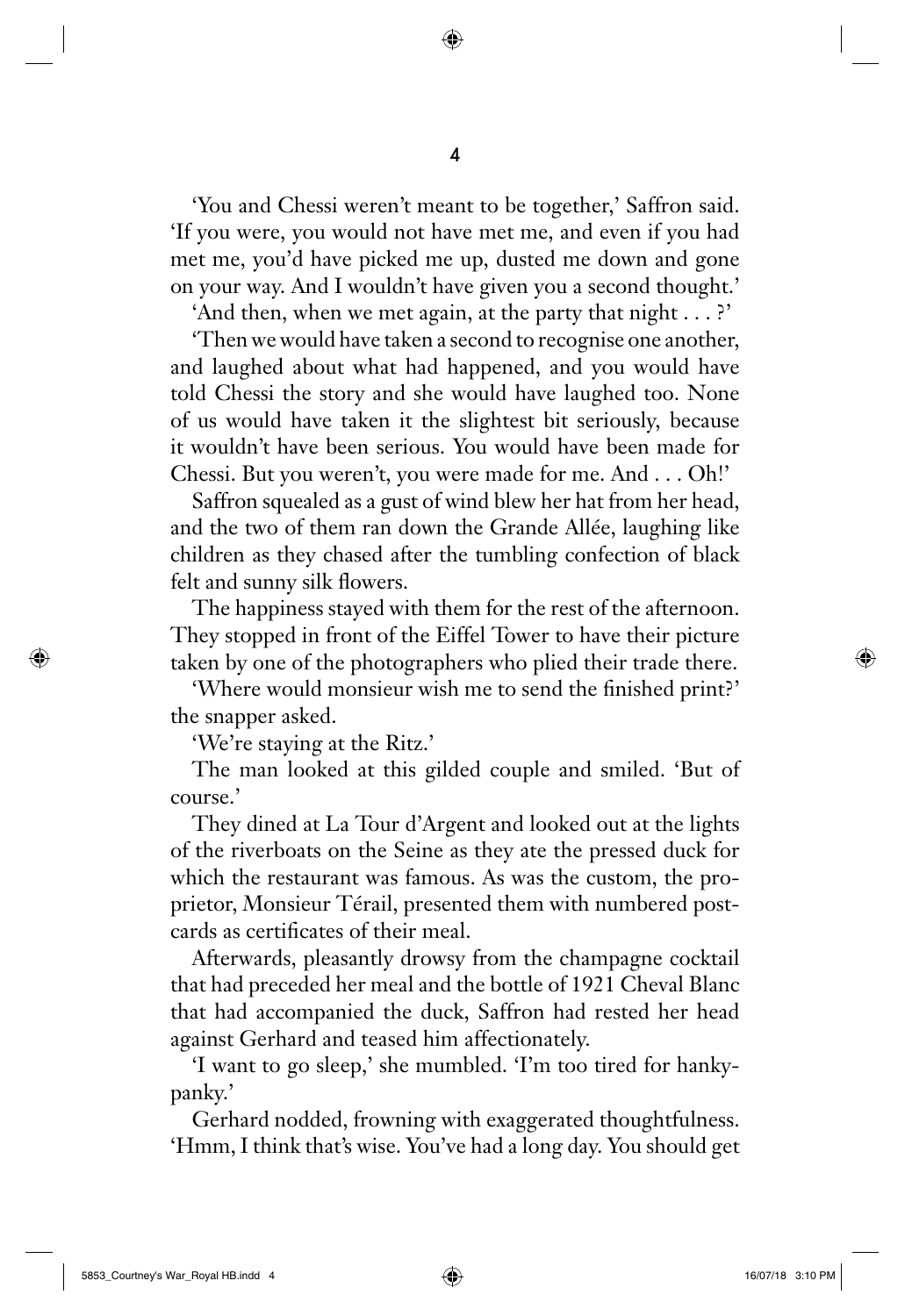**5**

◈

some rest. You won't mind if I put you to bed and go out on the town, will you? I hear the dancing girls at the Folies Bergère are particularly pretty this year.'

'Beast!' She pouted and slapped him lazily.

They went back to their suite, paying no attention to its elegant cream, beige and gold decorations. They dashed without a second glance past the high glass doors, through which a balcony looked across the Ritz's magnificent garden to the city beyond. There would be time enough in the morning to snuggle on one of the silk-upholstered sofas, or enjoy the view.

Saffron kicked off her shoes, yanked her dress over her head and threw it to the ground without the slightest concern for its delicate chiffon fabric. She unhooked her bra and stepped out of her French knickers, laughing as she gave them one last flick with her toes and sent them flying towards Gerhard, a missile of white satin. She kept her stockings on, knowing how her man loved the contrast of colour and feel.

She threw herself onto the bed and then arranged herself artfully, sitting with her back resting on the pillows propped up against the headboard, brazen and unashamed as she turned her eyes towards Gerhard. He was unbuttoning his shirt with maddening deliberation, one button at a time, gradually revealing his chest, lightly furred with golden hair. Then she could see the ridges of muscle on his stomach. Gerhard looked at her, enjoying her gaze. He paused, his eyes examining every inch of her, and she felt the heat rising within her, the melting beginning.

His smile broadened. He knew what he was doing to her. But she could see as he undid his belt and opened the top button of his trousers that she was having an equally potent effect on him. He took his trousers off.

*Good boy*, Saffron thought as she saw that his socks had already been removed.

And then he was on her, and in her, and she felt completed by him, as though they were two halves of one single organism. Her moans turned to screams and she gave herself over, body and soul, to the man she loved, as he gave himself to her.

5853\_Courtney's War\_Royal HB.indd 5 8553\_Courtney's War\_Royal HB.indd 5 853\_Courtney's War\_Royal HB.indd 5

⊕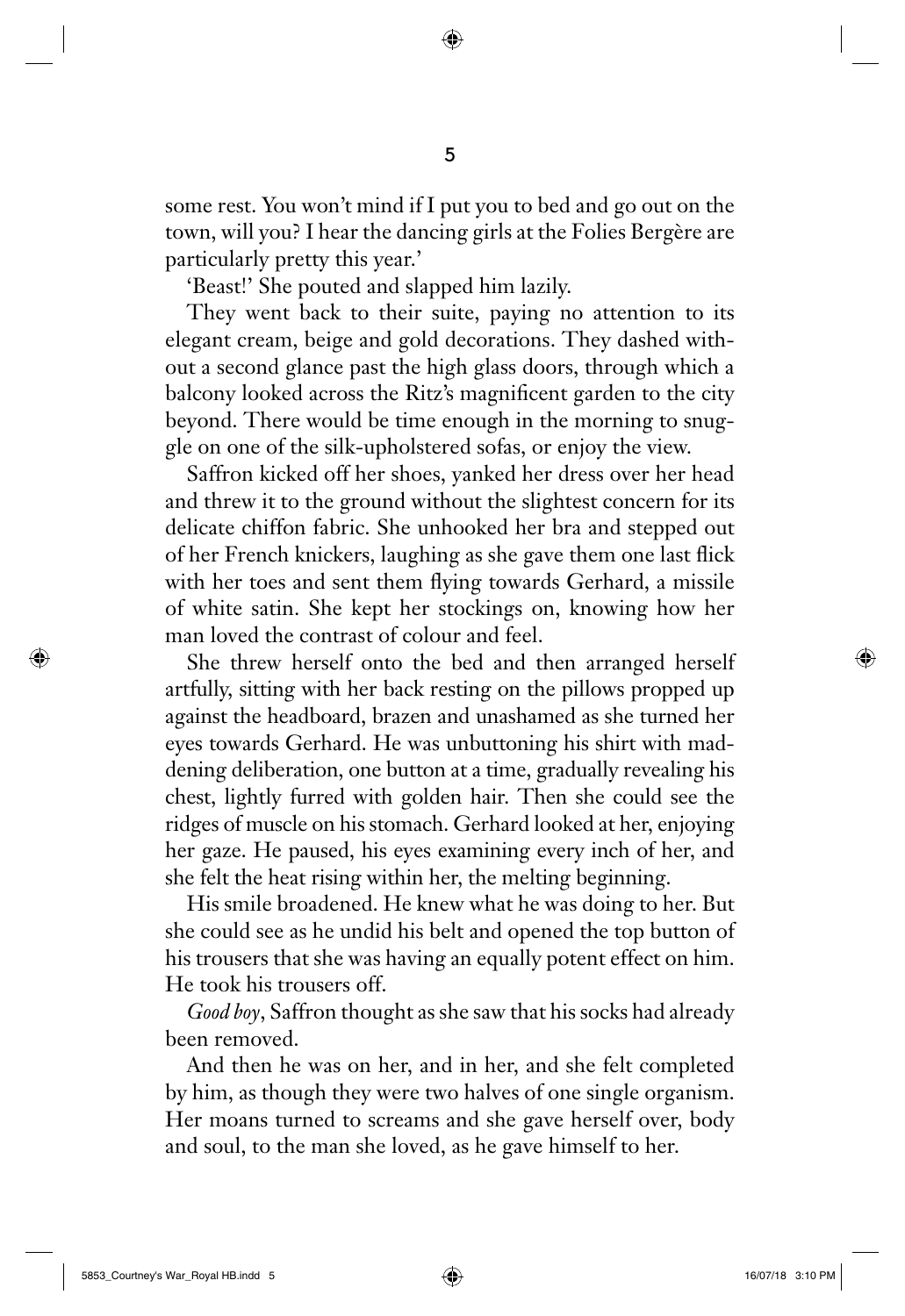Later, when they were sated and Saffron was lying in his arms, idly running her fingers through the hair on his chest, Gerhard said, 'This will be the last time we can be together, my darling . . . before the storm breaks.'

Saffron felt an icy shock. She wrapped her arms around him, as if she could force him to stay with her. 'Don't say that.'

'The Führer won't stop at Austria and Czechoslovakia. There's all the old Prussian land that was given to Poland. He wants it back. He'll use Danzig as the excuse, you wait and see.'

'Let him have it then. What difference does it make to us?'

Gerhard shrugged. 'None . . . except that Chamberlain and Daladier have promised the Poles that Britain and France will respect their borders.'

'Won't that stop Hitler going in?'

'Why would he stop? He's got away with it so many times before. The British and French have always backed down. He'll assume they'll do it again.'

'What about the Russians? They won't like the German border getting any closer to the Soviet Union.'

'I don't know . . . But I can tell you this: my dear brother Konrad is strutting round telling anyone who'll listen that the whole world is about to tremble. "They're going to get the Reich's iron fist in their faces" is how he likes to put it. Then he tells me to go and get my flying suit, because I'm going to need it.'

'Will he fight too, if it happens?'

'Konrad? No, not him. He'll be back in Berlin, nice and safe, with his head tucked up General Heydrich's arse, same as usual.'

Saffron couldn't help but laugh, but then she stopped herself. 'There's nothing funny about it, is there?' A moment of silence fell and then she said, 'I know it's selfish of me, with the whole world about to go up in flames, but all I can think of is: what's going to become of us?'

'I am putting a system in place with Izzy, a way for us to get letters to each other. It will be complicated and take forever for our messages to get through. But they will, I promise.'

⊕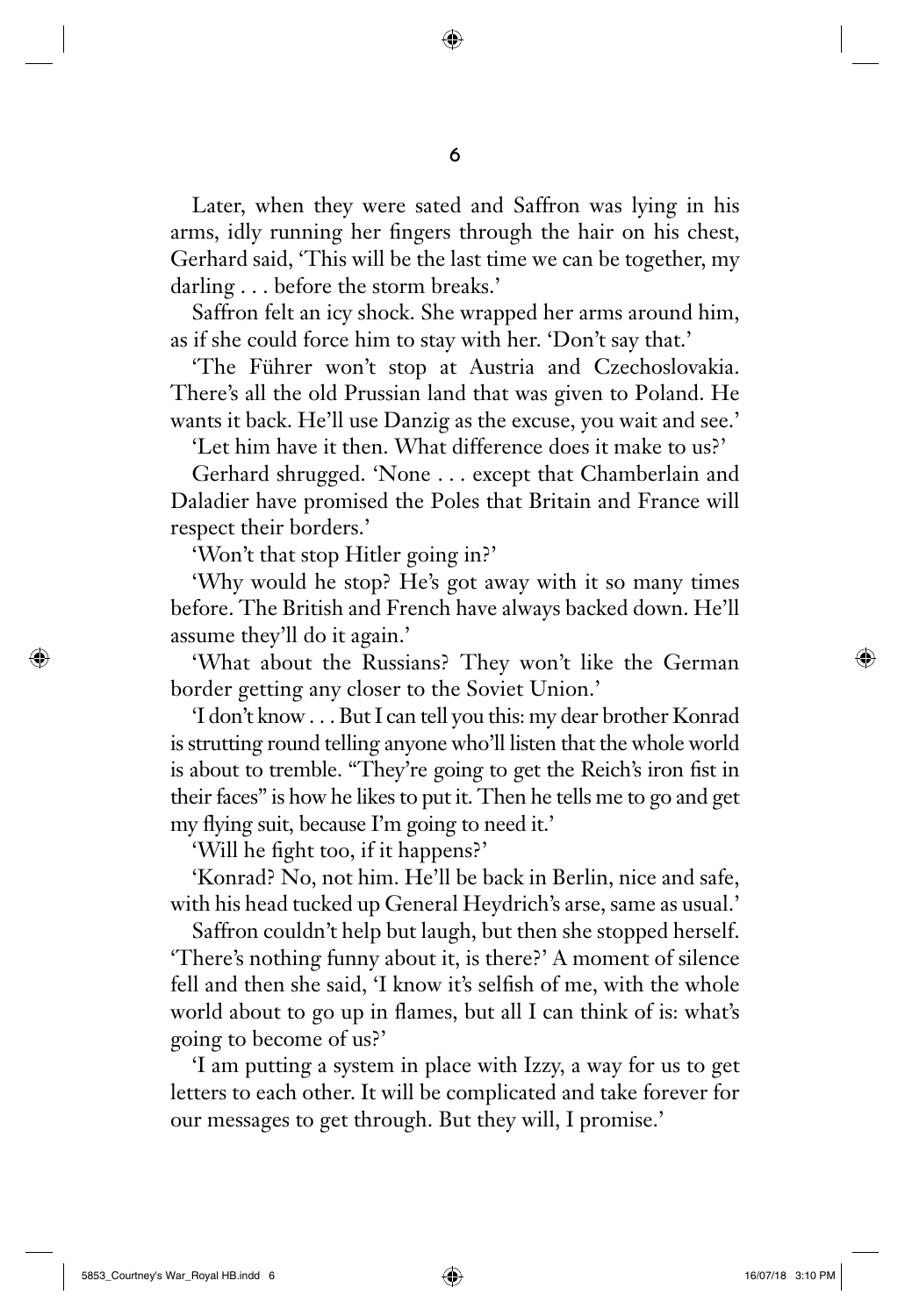**7**

◈

'Will that be safe for him?'

'He says he'll be fine. He spent the last war on the front line; how could he possibly be in any danger spending this one in Switzerland?'

'They could get to him there, though, couldn't they . . . if they found out?'

Saffron felt Gerhard's head nodding as he said, '*Ja,* they could. But Izzy doesn't care. He says it's his repayment for me getting him out of Germany.'

Isidore Solomons had been a hero in the First World War, awarded the Blue Max, Germany's highest award for valour. He'd returned home to Munich and taken over from his father as the von Meerbach family lawyer and their most trusted adviser.

But Solomons was a Jew and Konrad von Meerbach was a fanatical Nazi, whose passion for Adolf Hitler and all his works far outweighed any considerations of loyalty, or decency. He relieved Solomons of his duties, without notice or compensation.

Gerhard, however, was cut from a different cloth to his brother. Ashamed of the way that such a loyal retainer and friend had been treated, he had persuaded Konrad to give him five thousand Reichsmarks from the family trust by claiming that he wanted to buy a Mercedes sports car. Instead, he had given the money to Isidore Solomons, and, in so doing, enabled an entire family to escape to safety in Switzerland.

Within a day of first meeting Gerhard, Saffron had travelled with him to Zurich to meet Solomons. She heard the story from the lawyer's mouth, saw the respect that the local Jewish community had for Gerhard, and she discovered the price that Konrad, disgusted by his 'Jew-lover' brother, had made him pay for the crime of possessing a conscience. Saffron understood then that here was someone who knew the difference between right and wrong, and who was willing to act on that knowledge, whatever the consequences. It made her certain in her heart and mind alike: she had chosen the right man to love.

⊕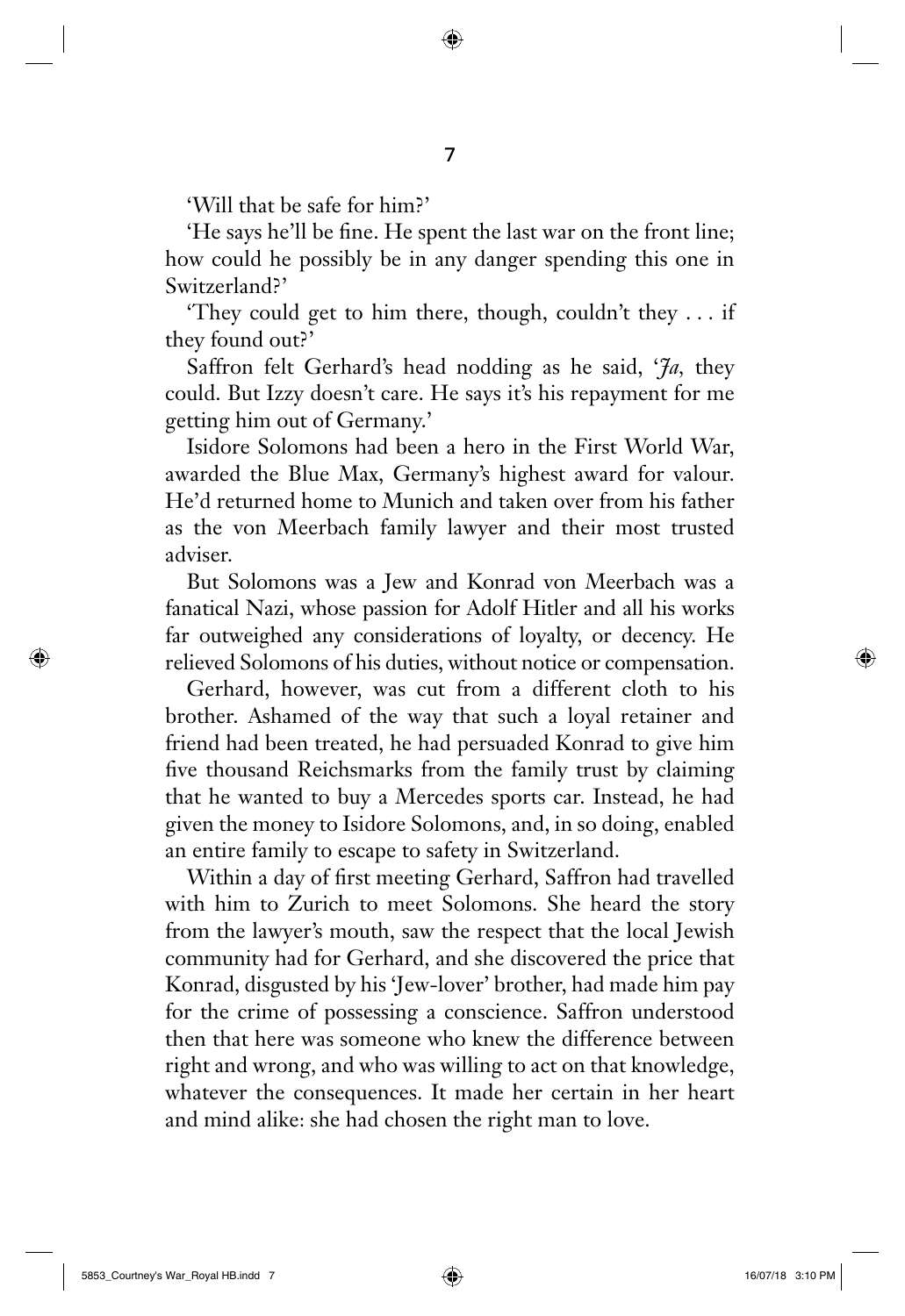**8**

◈

'I like Izzy,' she said. 'It's so good of him to do this for us.'

'Believe me, he likes you too. He keeps telling me that it's his moral duty to keep us together: "You will never find another woman to match her if I don't."

'Well, that's true. You won't.'

'And will you ever find another man to match me?'

'No . . . never. I swear. I'll always be yours.'

They made love again . . . and again for the rest of the Easter weekend. On Sunday evening, Saffron saw Gerhard off at the Gare de l'Est, where he boarded the overnight express to Berlin. She managed not to cry until the train had left the station. But then the floodgates opened as the awful truth became impossible to wish away any longer.

Her love for Gerhard von Meerbach had only just begun. But she might never see him again. She might yearn for a time when they could be with one another and build a life together in peace. She might tell herself that their love would survive and their dreams would come true, and try with all her heart to believe it. But then another voice inside her asked: *What chance is there of that?*

**• • •**

In less than five months, in the early hours of Friday, 1 September 1939, Hitler unleashed the forces of Nazi Germany against Poland.

Two days later, Great Britain declared war on Germany. And slaughter, suffering and horror exploded across the world.

⊕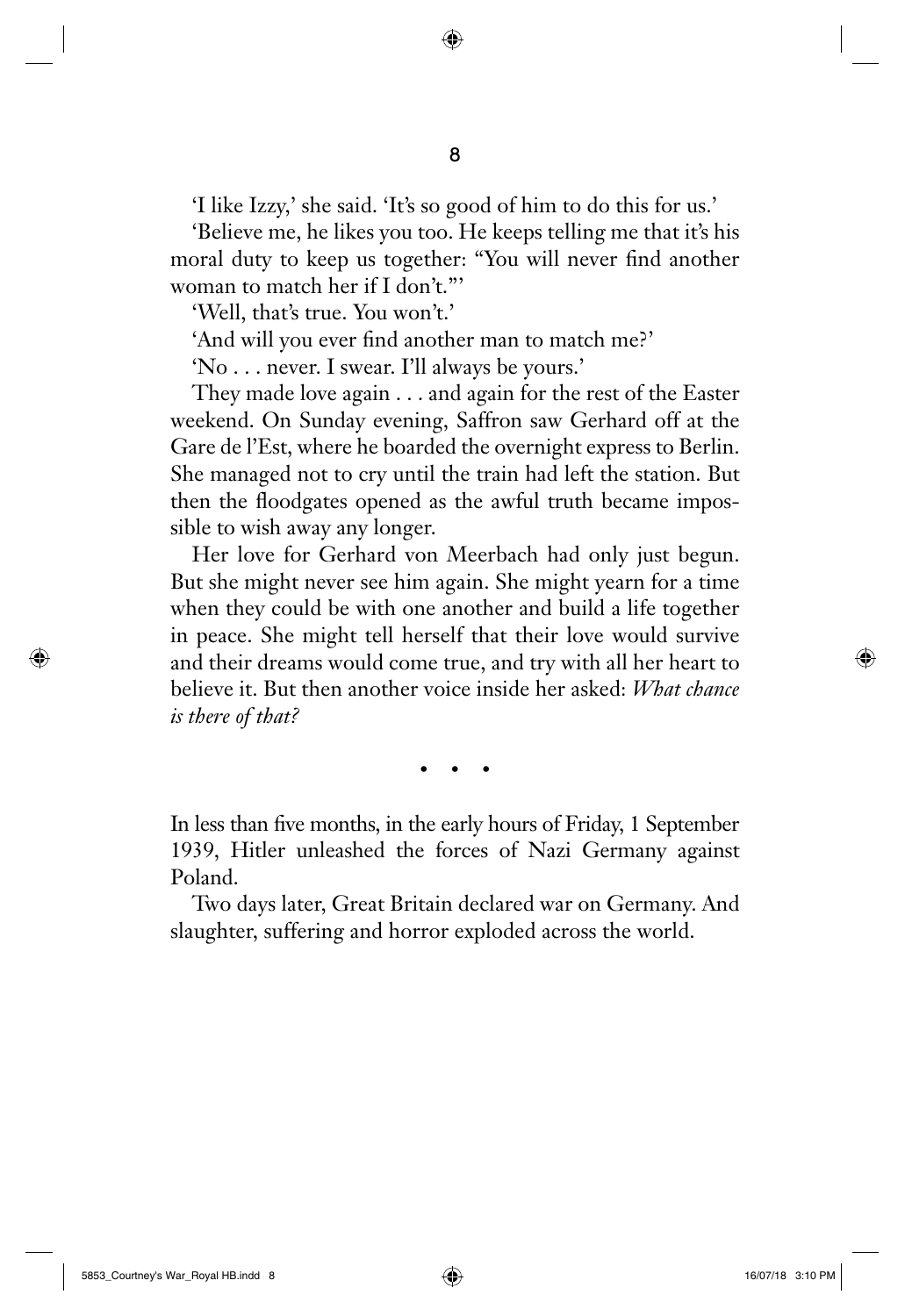**A**nother April in another country, on an early spring even-<br>ing in 1942. Saffron Courtney was wearing baggy black<br>serge overalls that hid her figure. In the heel of one of<br>her hard leather boots wes conceeled a small figh ing in 1942. Saffron Courtney was wearing baggy black serge overalls that hid her figure. In the heel of one of her hard leather boots was concealed a small fighting knife and the button of the map pocket on her left leg was a disguised suicide pill. She leaned over the railway track and pressed the three-pound block of explosives into the hollow between the base and top rail. The block, comprised of six eight-ounce cartridges of Nobel 808, was as malleable as putty, so that Saffron could squeeze it snugly up against the metal. The night air was filled with the strong smell of almonds, the odour emanating from the nitro-glycerine-based explosives. She pushed in a length of detonating cord, onto which a one-ounce guncotton primer had been inserted. Once she was satisfied with its placement, she took a roll of three-quarter-inch adhesive khaki tape from her knapsack, tore a strip off with her teeth and wound it over the plastic explosive and around the track. She then tore a second strip and repeated the procedure so that there were now two strips, roughly three fingers' widths apart, holding the bomb she was making in position.

◈

She sat back on her haunches and looked up and down the track. Then she glanced at each side of the deep cutting. It was almost nine o'clock at night, but in the north fringe of a Nazi empire that extended from the depths of the Sahara Desert to beyond the Arctic Circle, there was still enough light to see without a torch. Saffron satisfied herself that she was not being observed. For a couple of seconds she took in the peaceful, limpid beauty of a northern evening sky, its soft blue streaked with clouds in oyster colours of grey, pearl and palest pink. She breathed in air laced with the soft scent of the gorse, whose brave yellow flowers were blooming through the last patches of winter snow, and the salt and seaweed tang of the sea.

The next item out of her knapsack was a metal button that was a little under two inches in diameter. It was attached to a

5853\_Courtney's War\_Royal HB.indd 9 853\_Courtney's War\_Royal HB.indd 9 853\_Courtney's War\_Royal HB.indd 9

⊕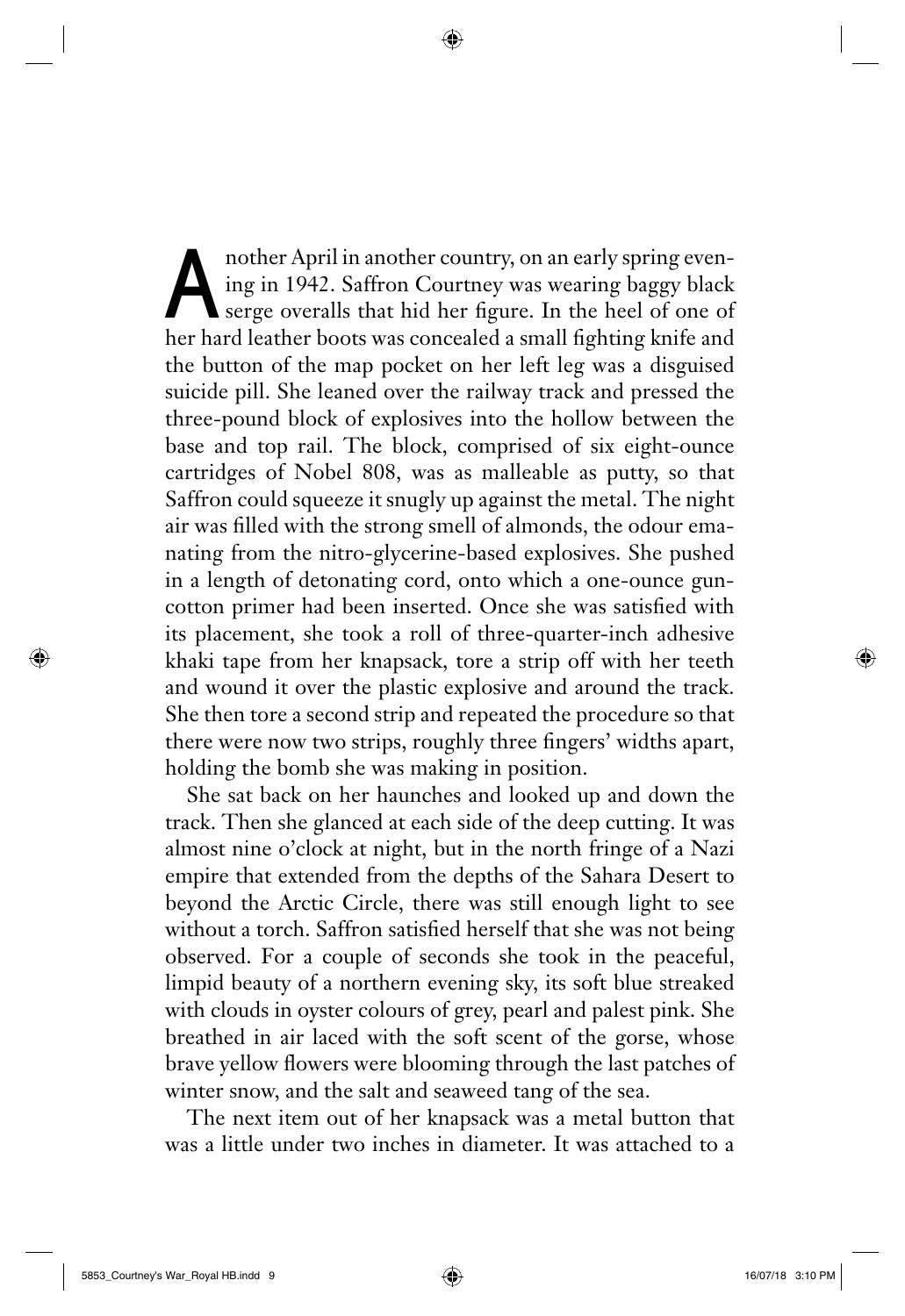wire clip, shaped like an inverted 'U'. This fitted over the rail so that the button stood proud on top of it. This device was known in the Special Operations Executive, in which Saffron served, as a 'Fog-Signal Switch' because it resembled the small, explosive-filled detonator caps that were placed on tracks as a means of alerting drivers. The pressure of the train's wheels on the device set off the explosive, which made a noise like a large firecracker. That alerted engine drivers to hazards up ahead, or, when conditions were foggy, let them know that they were nearing a station and should begin to slow down.

No railway worker or train crewman would be surprised to see that button on the track, and it would take a close inspection before they noticed that Saffron had fixed a short length of detonating cord between the button and the block of plastic explosive. When the next train passed over the Fog-Signal Switch, the detonator would initiate the chain of detonating cord, guncotton primer and main 808 charge. And all hell would break loose.

The train was carrying five hundred men of the Waffen SS and it was due in less than ten minutes. If the charge went off, it would derail the train and either kill or injure many of the men on board. More importantly, it would wreck the track and block the cutting. The close confines and precipitous granite walls that hemmed everything in would add to the time and effort required to clear and repair the track, and this would severely hamper German lines of communications.

'Now listen here, Courtney,' her commanding officer, Lieutenant Colonel J. T. 'Jimmy' Young had told her, a week earlier. 'Your language skills aren't quite up to long-term undercover operations. Not yet, at any rate. But this mission should be right up your street. It's a simple in-out affair. Take a look at this.'

He spread a map across the chart table that dominated one side of his spartan office. 'You'll be catching the Shetland Bus,' he began, referring to the fleet of converted fishing trawlers, bristling with hidden machine guns that took agents across the

◈

⊕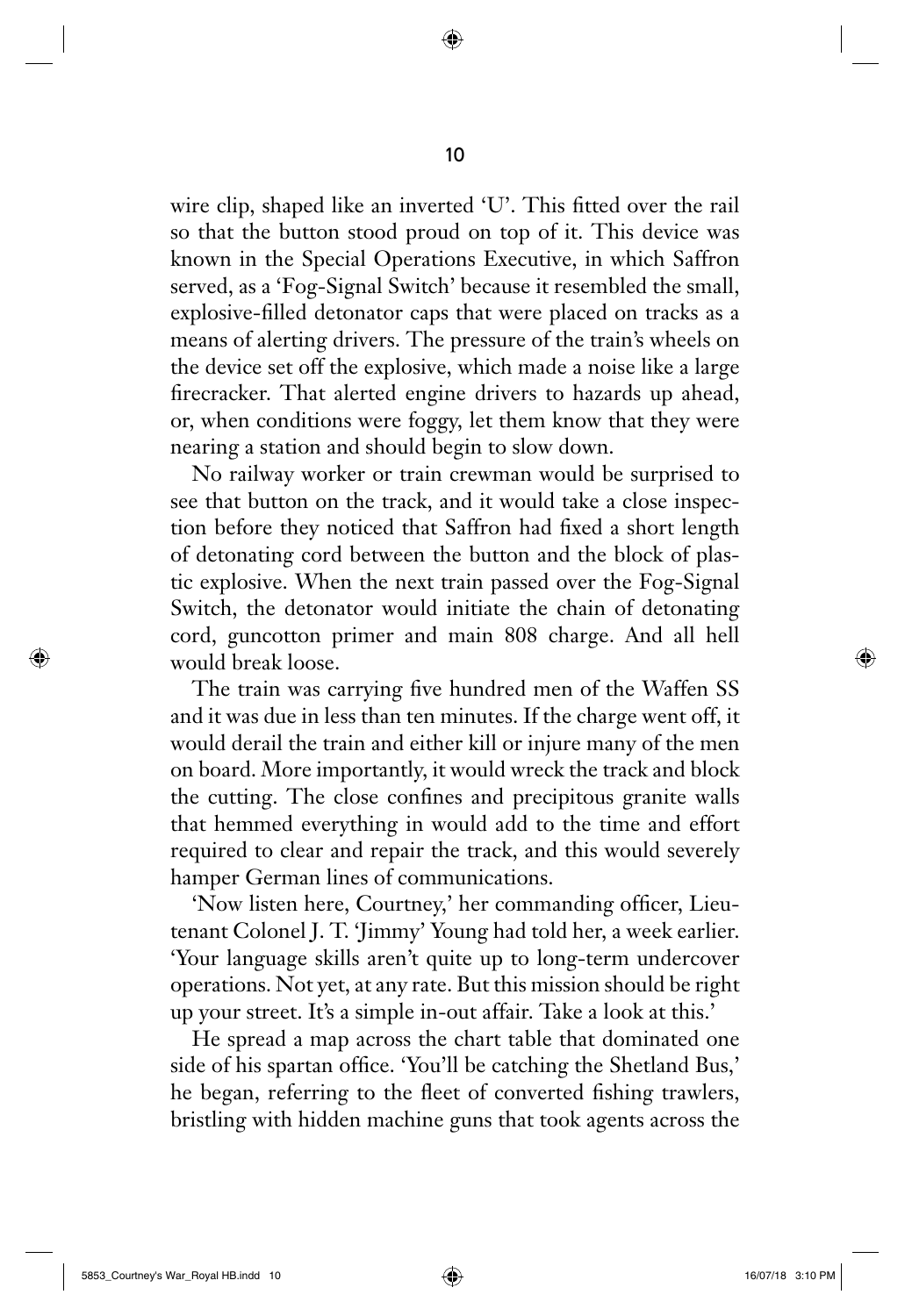North Sea. 'They'll drop you at the entrance to this long inlet at 05.00, roughly half an hour before sunrise. Paddle due east, inland. You'll have your compass and the first light of the sun to guide you, so paddle towards the light, aim for the mountains on the horizon and you can't go wrong.'

'Don't worry, sir, I'll find my way to shore.'

'That's the spirit. Now, your landing point is this little bay here ...' Young pointed at a spot on the map marked 'A'. 'It's unoccupied and the nearest Jerry observation post is way back along the coast, so you should be able to get in unobserved.'

He passed her a black-and-white aerial photograph. 'This was taken last week by RAF reconnaissance. It'll give you an idea of the lay of the land.

'The key thing you have to do at this point is dispose of the dinghy. Can't have Jerry spotting it and getting wind of your presence. Two options: first, get out your knife, puncture the hull and sink it offshore. Then wade in. Of course, that's all very well if it stays on the bottom, but we don't want a semi-deflated dinghy floating ashore, looking sorry for itself, where anyone might see it.'

'Absolutely not, sir.'

⊕

There was a hint of amusement in Saffron's voice and Young paused and fixed her with a tough, inquisitive look. He had spent his life commanding, as he put it, 'hairy-arsed fighting men' and was having to adjust to the idea that a significant proportion of his new subordinates were soft-skinned, sweetsmelling young women, who might not look or sound like an average Army squaddie but who were, when properly trained, every bit as deadly. She had cut her hair shorter for easier disguise, and there was a flinty, lean composure about her, but she still retained a compelling femininity when her blue eyes blazed in a smile.

'I'm sorry, sir,' Saffron said. 'But I couldn't help thinking of that sad little boat with all the air gone out. You painted such a wonderful picture.'

◈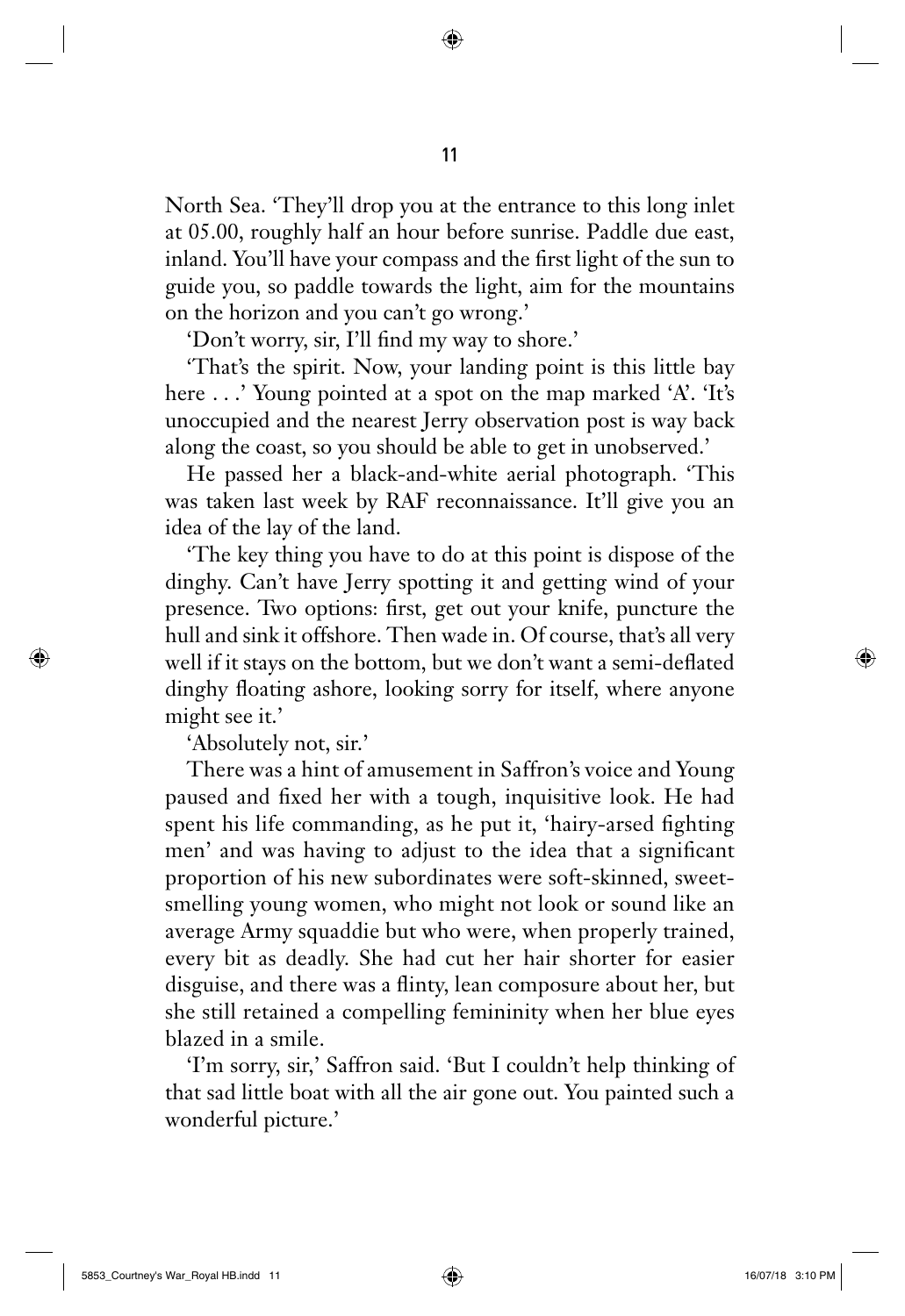Young grunted sceptically, though Saffron knew that he was rather pleased by her compliment. She also knew that his gruff exterior concealed a decent, sensitive man, who cared deeply about his agents, even as he was sending them on missions from which some were unlikely to return.

'My point, Courtney, is that you'll need rocks of some sort to weigh the dinghy down. Impossible for us to know if there'll be any lying around when you get there, d'you see?'

'Yes, sir.'

⊕

'Second option: you'll see from the photograph your landing point has a narrow beach with thickets of some kind of brush or gorse growing on the landward side. Those bushes may make a better hiding place, once the boat has been deflated. It's up to you to use your initiative and make a judgement on the spot.'

'I understand, sir.'

'Good show. Now, once you're ashore and the boat has been disposed of, make your way across country to Point B, here.'

He jabbed the map with his index finger. Point B was southeast of Point A and a short way inland. 'Distance is only four miles, but no need to rush it. Hilly terrain, virtually no tree cover, main thing is to avoid being spotted and avoid injury. No bloody use to anyone if you're hopping along on one leg, or broken an arm, that sort of thing. Should still be plenty of time to rest, eat and familiarise yourself with the area before you get to work.'

'Yes, sir.'

'Observe the line of the railway, here. Note how it follows the coast, with a few detours further inland, cutting through any hills that come down to the sea. This is the only line along the coast and there are no roads to speak of, certainly none that would allow the easy movement of lorries and artillery pieces, let alone tanks. If we can break that line, it will seriously hamper Jerry's ability to respond to anything we do. He won't be able to manoeuvre his forces or send in reinforcements.'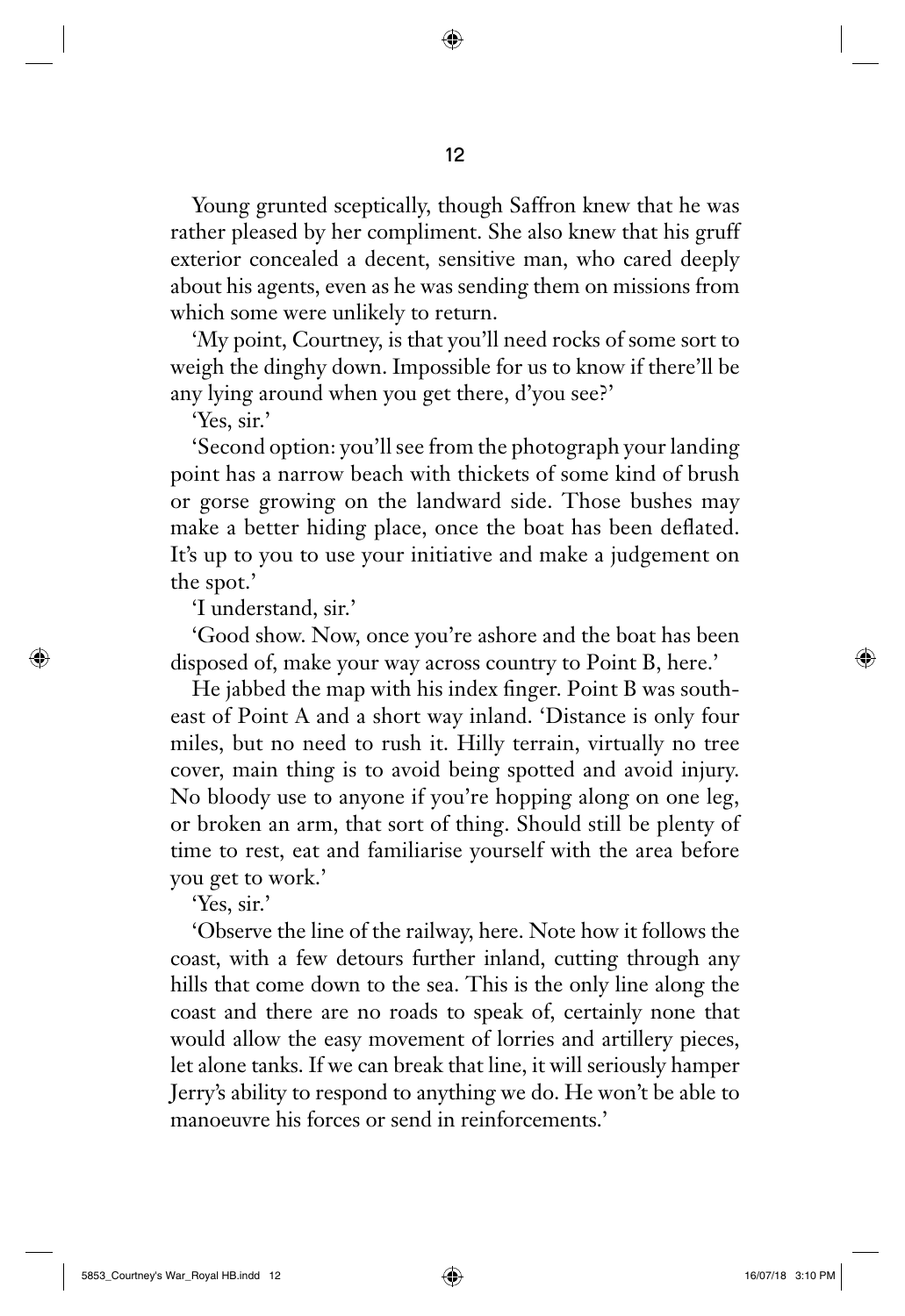Saffron knew better than to ask what 'anything we do' might refer to. Instead she inquired, 'Would you like me to blow the line, sir?'

Now it was Jimmy Young's turn to be amused. 'You sound as if you're asking me whether I would like another slice of cake. And the answer is yes, Miss Courtney, I would like you to blow that line. In fact, I am ordering you to do so.' He looked back at the map. 'Right here, in this cutting, just as a trainload of Herr Himmler's finest goons comes rolling by, at approximately 22.00 hours on the night of the fifteenth, precisely one week from today.'

Young passed Saffron two more reconnaissance photos: one showed the cutting and the surrounding landscape, the other was an extreme close-up. He explained that the line was used by civilian as well as military traffic. 'There's a passenger train that passes by that spot at approximately 20.45. We do not want that to be blown to kingdom come. Can't have the citizens of an occupied country thinking of us as the enemy. Wait for it to go by before you place the explosives on the line. When the troop train passes, stay long enough to be sure that the charge has exploded. If it has, do not wait one second more to examine the effects. The flyboys will do that in the morning and we'll have the pictures long before you could possibly get back here. Wait for the bang, hear the bang, then run. Got that?'

'What if the charge does not explode?'

'It will explode, because these charges always explode if properly assembled and positioned, and you will do your job, won't you, Courtney?'

'Yes, sir.'

⊕

'Then you must focus all your energies on making good your escape. Your pick-up point is approximately two miles from the cutting . . . here.' Young pointed at a spot marked 'C' a few miles further down the coast from Saffron's landing site. Together, Points A, B and C formed the three corners of a shallow triangle.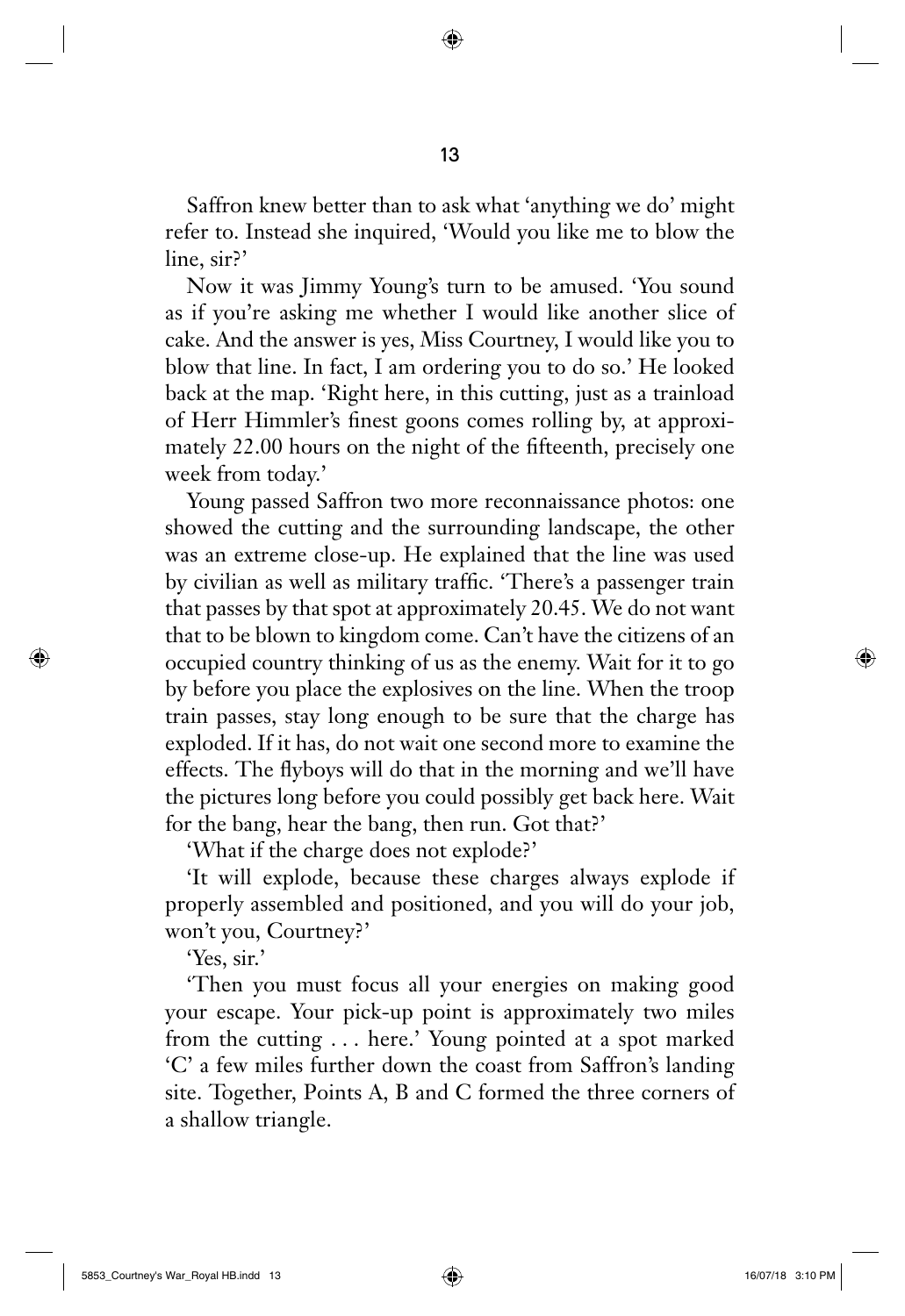Another black-and-white print was passed across the chart table. It showed a cove with two rocky promontories on either side and a small patch of beach at its head with flatter, grassy ground behind it. On one side there was a path through the rocks that led to steps down to a jetty that stuck out into the cove.

'A member of the local Resistance, with a fast motorboat, will moor beside that jetty at 23.30. He will wait until midnight. You have a half-hour window in which to make good your escape. If you get to him in time, he will take you out to sea to rendezvous with another trawler that will bring you home.

'If for some reason the rendezvous is impossible, and you have no other means of survival, you can contact the local Resistance as follows: go to the bar of the Hotel Armor – it's in the town down the line from the cutting – speak to the chap behind the bar, say, "Is Mrs Andersen in? I have a message from her niece."

'The barman will reply, "Do you mean Julie?" To which you reply, "No, her other niece, Karin." He will take it from there. But Courtney, let me be frank, you must only make contact if you have absolutely no alternative. Don't want to risk you leading Jerry to our people.'

Saffron nodded. She had understood from the moment she signed on for this work that her life was expendable. The security of an entire Resistance network was more important than her individual survival.

But she could at least make the enemy pay a price for her death. And now the time had come. Saffron gave the bomb and its switch one final check. Satisfied that all was well, she stepped away from the track and walked as calmly as possible (for nothing would catch a passing German eye, or provoke suspicion more surely than someone running along the railway line) to the end of the cutting. Then she doubled back on herself, but this time walking along a path that ran up the side of the hill through which the railway had been cut, until she reached a spot a short way down the line from where she had positioned

◈

⊕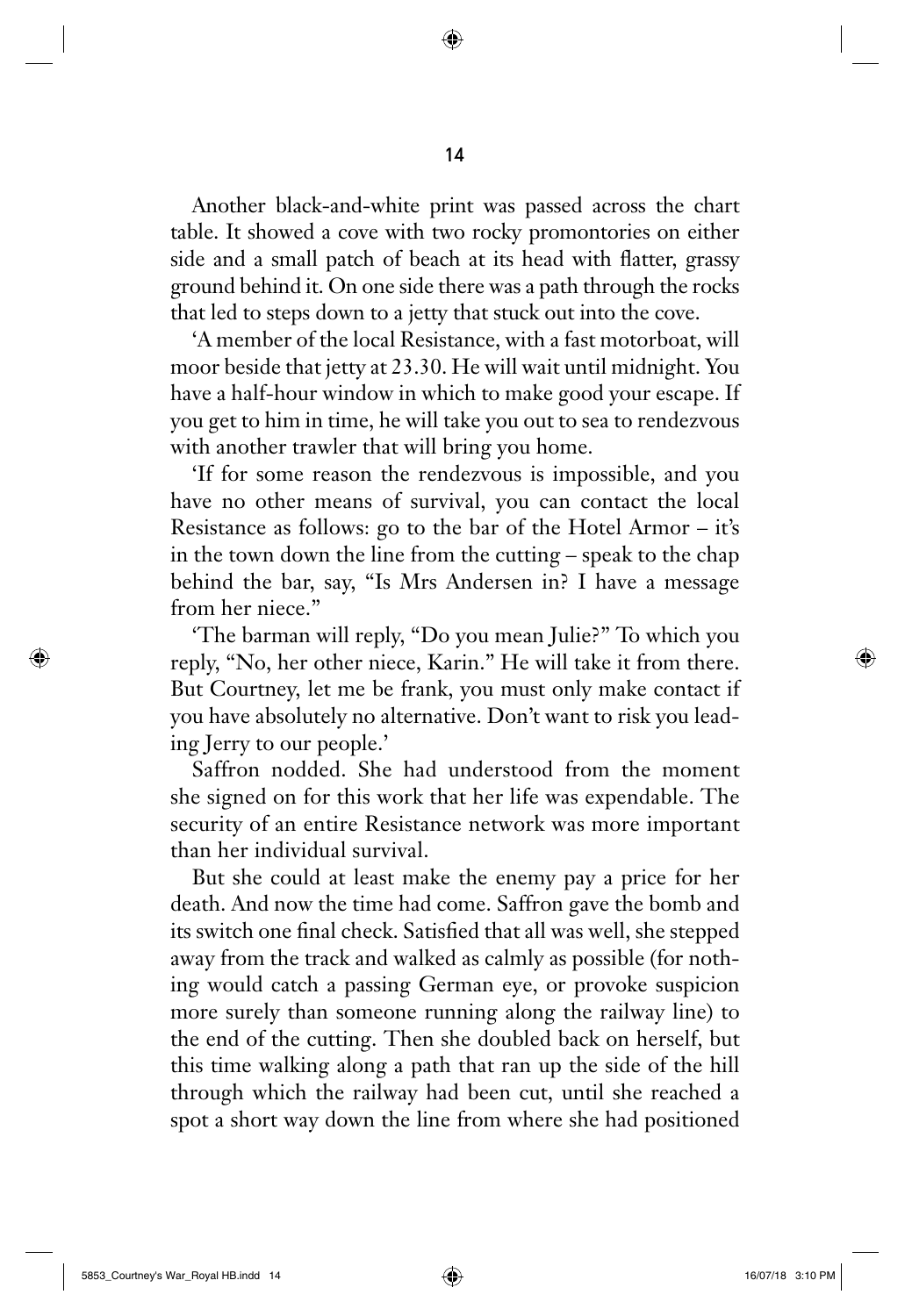her bomb. It was close enough to get a good view without being within range of the blast, or any flying debris.

The spot offered two other attractions. It was on the seaward side of the line, making her getaway easier. And it was one of the few places where there were trees growing, right up to the edge of the man-made precipice. Tucked away between the trunks of two pines, wearing a black woollen skull-cap and her face covered in black war-paint, she could observe proceedings with minimal risk of being spotted by anyone down on the track.

Then she heard German voices, and footsteps pounding: at least a dozen men, by the sound of it. A sickly chill gripped her stomach as she realised that they were coming along the path that ran past her position, a few yards from where she now was.

They were heading straight towards her. And they were running. Running hard.

**• • •**

Saffron thanked her lucky stars for the pines that screened her position from the path and for the training she had received in concealment. But no matter how well she hid, there was still a sunless grey light in the sky and anyone who looked hard would surely spot her. Even worse, the more distance she put between her and the path, the closer she was to the edge of the cutting, and the more vulnerable to any prying eyes below.

As she pressed herself against the base of one of the tree trunks, the fear of discovery tore at her while a flurry of questions nagged, like yapping, biting hounds: *Do they know I'm here? Has someone betrayed me? But who?*

The Germans were getting closer. Their voices were more distinct and she could make out what they were saying.

Suddenly it dawned on her. These men were not a patrol, out looking for her. They were on a training run and the voices were those of their leader, shouting, 'Come on, lads! No slacking! Keep up at the back!' to the accompaniment of a low rumble of

⊕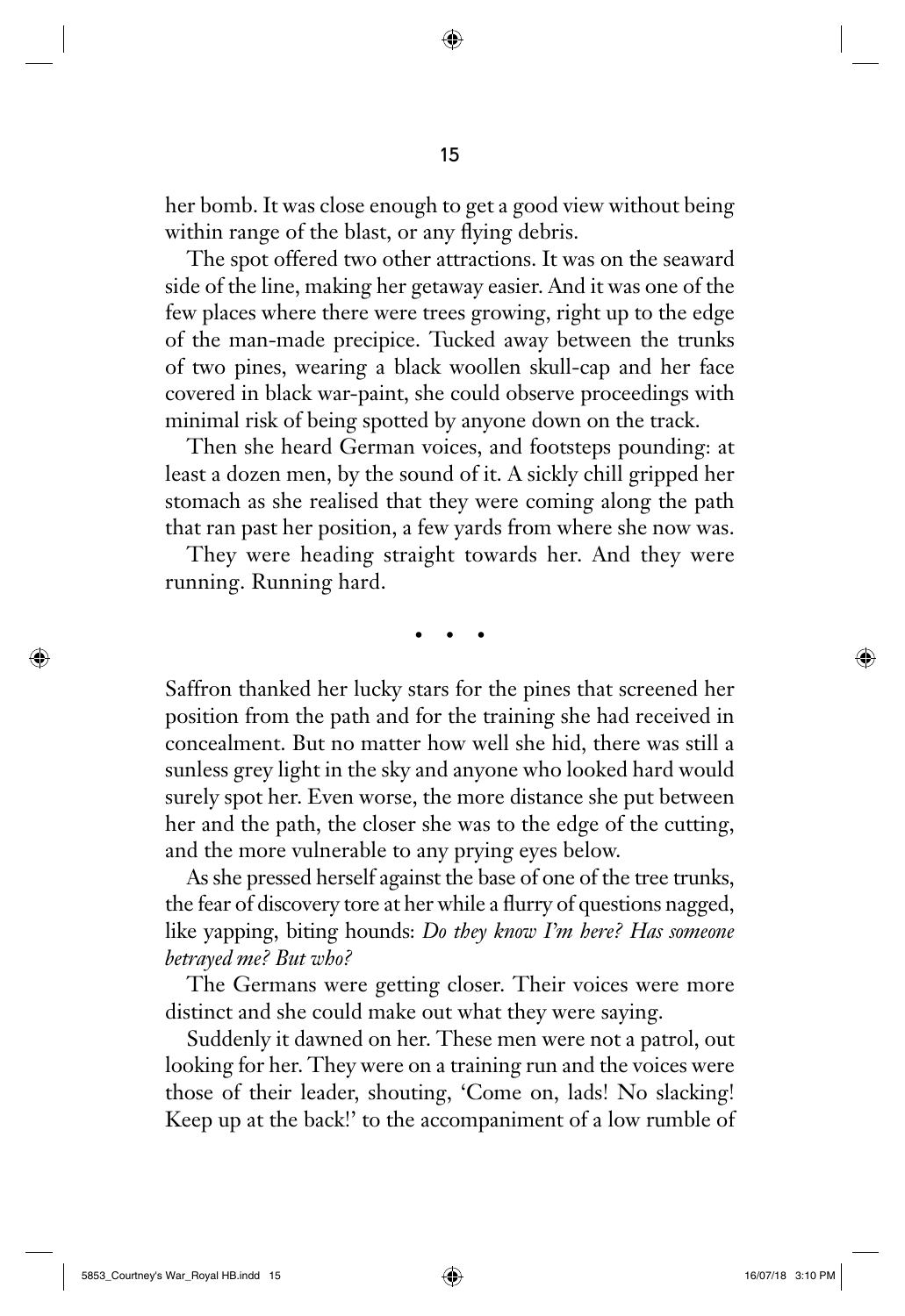complaints and one cheeky, or simply desperate, soldier calling out, 'Give us a break, sarge! We're dying back here!'

Saffron knew that feeling. In the past twelve months she had been on countless runs at every hour of the day and night, and each one had taken her to the brink of collapse and then beyond. And always the message was the same: 'You're stronger than you think. You can keep going longer, run faster than you believe possible, reach the point where you know you will die if you take another step . . . and keep running nonetheless.'

She almost felt sorry for the runners. But then she remembered that they were the enemy and would hunt her down mercilessly at the slightest inkling of her presence.

She became aware of the deafening pounding of her heart and the rasping of her breath, and she forced herself to calm her pulse and clear her mind.

They were almost on her, no more than twenty yards away . . . then ten.

A rabbit, frightened by the men's approach, burst out of the undergrowth on the far side of the path. It raced across the bare earth, right in front of the onrushing, boot-clad feet, and hurtled into the shelter of the trees towards Saffron.

The men must have seen it. Their eyes would have followed the rabbit into the pines. They would be looking straight at Saffron's hiding place.

But then the rabbit stopped, catching the smell of another human and dashed away again, back out onto the path, and Saffron heard the men's laughter as they followed the animal's frantic attempts to escape.

They passed right by Saffron and she heard one man say, 'I wouldn't mind some rabbit stew for dinner,' and another answer, 'Mmm . . . The way my mum used to make, with beans soaked overnight and spices and . . .'

The rest of the recipe was lost as they disappeared down the path. The evening calm was restored and Saffron returned her attention to the railway track. The last traces of light had vanished

⊕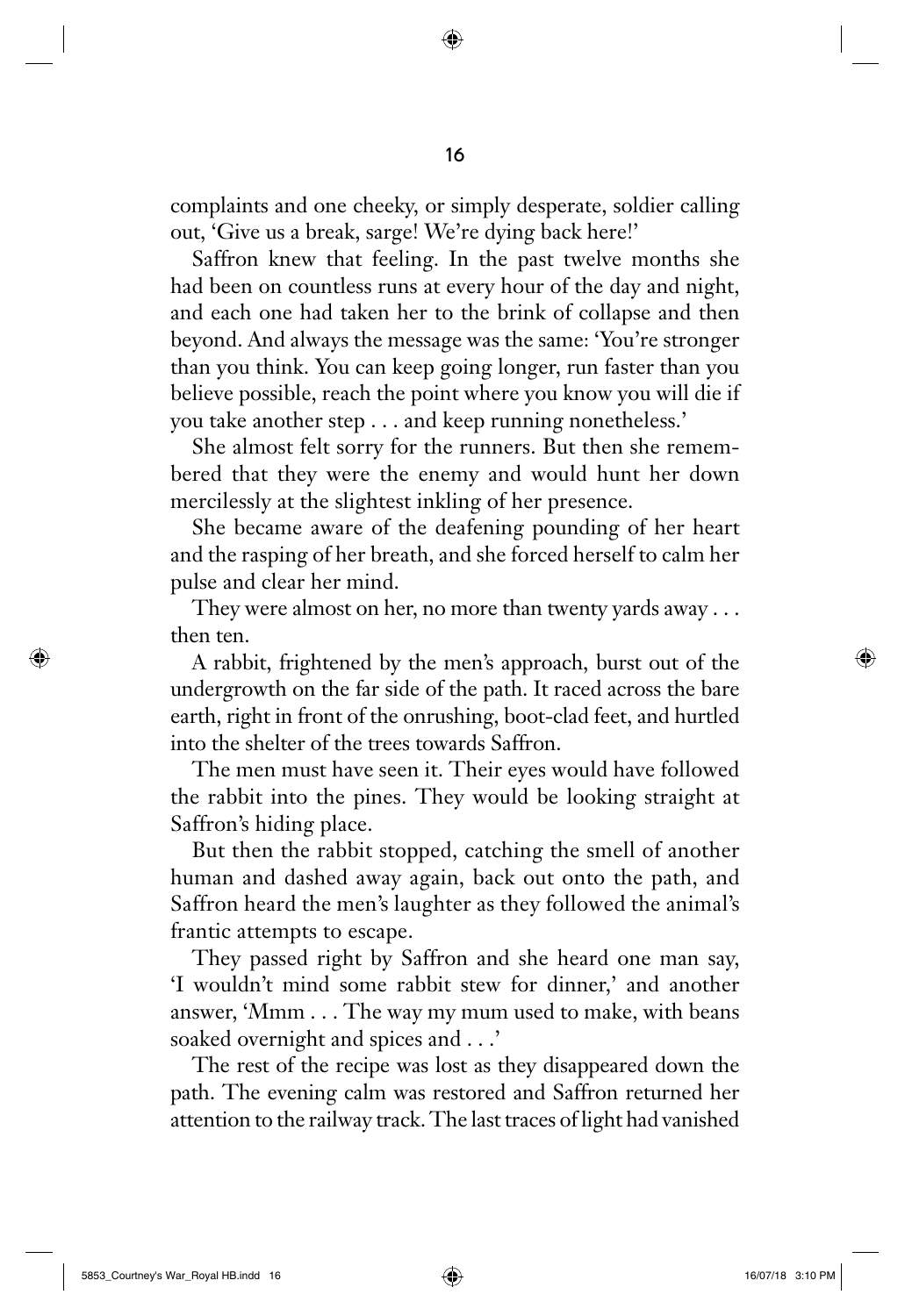from the sky and she was less nervous than she had expected to be. The fact that the runners had not spotted her felt like a good omen, a sign from above that all would be well. Her only worry was the bomb itself, but she knew that there was no rational basis for that. She had assembled and positioned the device correctly. The Fog-Signal Switch was absolutely reliable. The detonator cord and the Nobel 808 were both in perfect condition*.* 

## *It will work, you know it will.*

Time passed. Saffron looked at her watch: 10.15. She frowned. This was German-occupied territory. And German trains were never late.

## *Where is the damn thing?*

And then, in the distance, she heard the whistle blow and a little while later the puffing of the steam engine and the clacketyclack of steel wheels on the line.

The bomb was in position.

She could see the train approaching the cutting, a dark shadow, blacked out to avoid being spotted by enemy aircraft. Saffron thought of all the times her father had taken her hunting as a girl at Lusima, her family's estate in the Kenyan Highlands. Watching the quarry approach, she felt the same sense of excitement and anticipation as she had done then, yet there was a tinge of melancholy, too. Death was approaching. True, there was a difference between killing a noble, untamed creature or soldiers fighting for a dictator who wanted to crush the world beneath his jackboot heel. But they were young men and not so different, as people, from all the others who wore British, or Canadian, or American uniforms. Saffron knew that Germany's rulers were vile, wicked men, but she also knew that there were German men who were decent, kind, and far from the stereotype of the thick-necked Nazi thug.

One of them was the man she loved.

There would be other men, with other girls who loved them, sitting aboard that train. And now it was her job to kill and maim as many of them as possible.

◈

⊕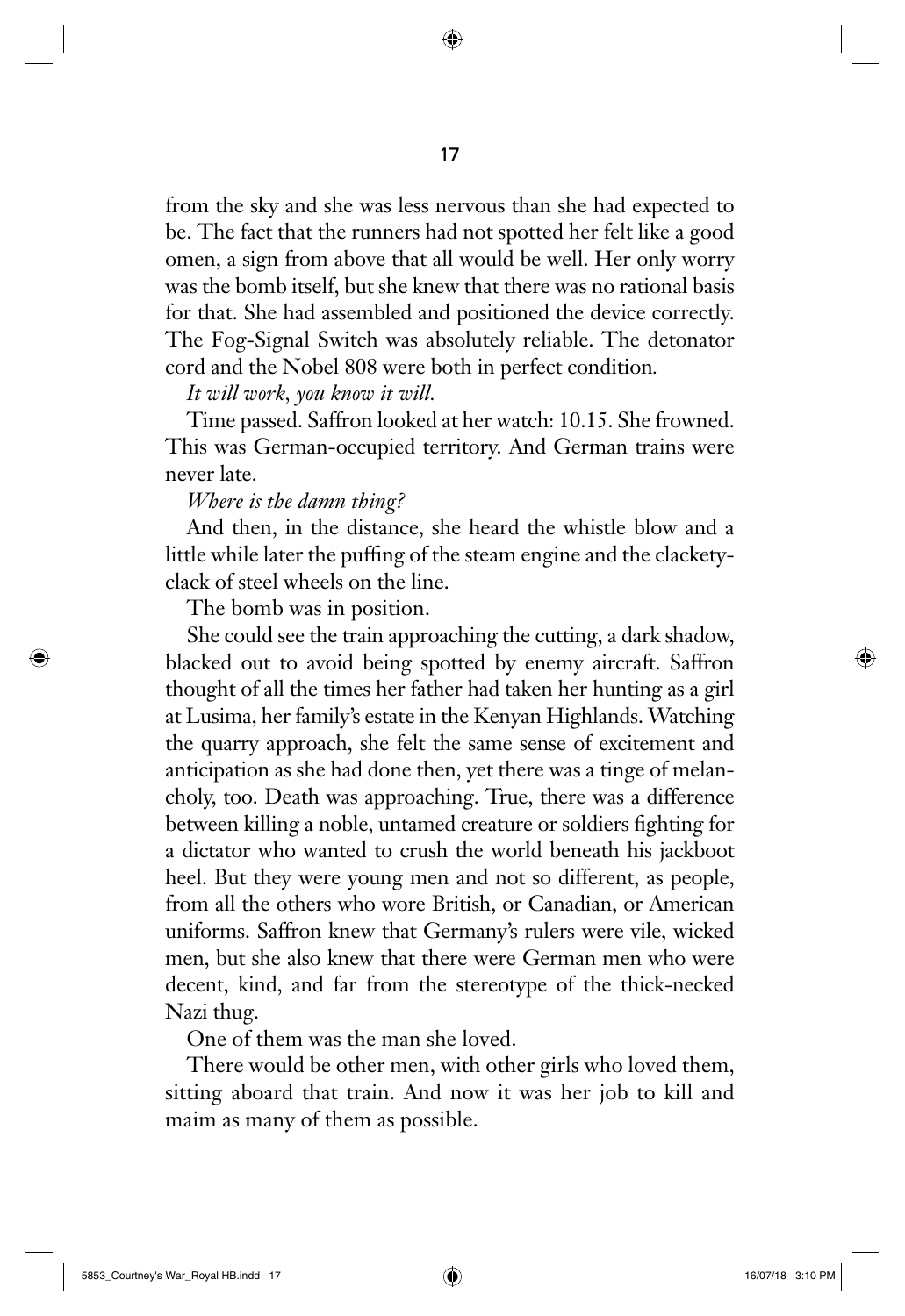The moon was almost full that night but it had been hidden behind a patch of cloud. The veil vanished and a silvery wash of moonlight illuminated the train as it entered the cutting. It was making good speed, meaning that the crash, when it came, would be even more devastating.

Saffron looked towards the Fog-Signal Switch. It was less than two inches across but it seemed as wide as a soup plate.

Her heart skipped a beat as the train driver leaned out of his cabin to look up the line. The switch was so obvious, right there on the track.

He would see it. He would slow down.

But then he popped his head back inside the cab.

Two seconds later the train passed over the Fog-Signal Switch.

Everything had gone to plan.

**• • •**

Saffron leaped into the woods, her hands over her ears, suddenly terrified of the carnage she had inflicted on human lives, the shockwave that would surely fling her into oblivion. The noises in her head were so shrill they were hallucinatory, so intense that she could hear high-pitched screams, and she hoped to God they weren't coming from her own mouth. She could imagine the scene of devastation and bloodshed down below her in the cutting as the train careered off the tracks and the carriages behind it slewed and bucked and smashed into one another. The men aboard would have been taken unaware. They'd have been hurled about the compartments, slammed against walls, doors and seats, or thrown out of the windows against the brutally hard granite that rose on either side, their bones broken, their limbs unnaturally twisted.

All this she could picture in her mind's eye. But any thought about what she had done swiftly gave way to her own immediate danger. Her senses focused on the ground in front of her and she began running for her life.

5853\_Courtney's War\_Royal HB.indd 18 853\_Courtney's War\_Royal HB.indd 18 853\_Courtney's War\_Royal HB.indd 18

⊕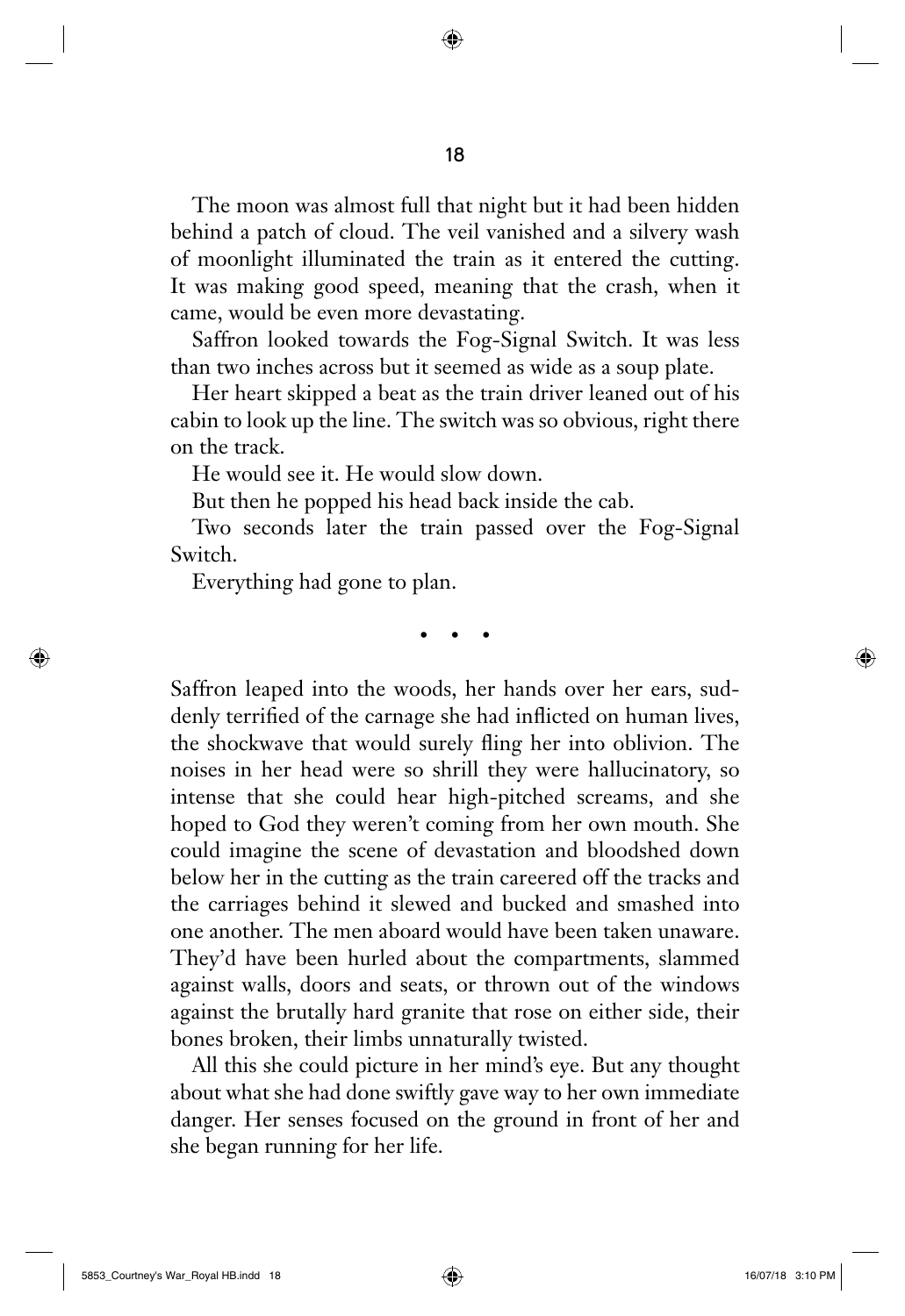In the days after Jimmy Young had informed Saffron of her mission, she had pored over maps and photographs until she knew every path, every field, every sheltering copse and every bare expanse of open ground between the cutting and the cove, with the arm of its jetty pointing to freedom. She knew where she was going as she ran through the night, and she was not taken unaware by the springy ground, perforated with dips and holes that could easily twist an ankle or break a leg, or the cruel protrusions of rock that lurked beneath moss or wildflowers. She was used to land like this, every SOE agent was, and her feet instinctively adjusted to the rise and fall of the ground on which her steps landed.

She was about a third of the way towards her destination when she had to slow down to work her way around a village. It cost her almost fifteen minutes, but she had allowed for that when mapping out her route. But there were some things for which no one could plan, such as almost running into a German soldier and a local girl making love behind a hedge.

The first clue Saffron had to their presence was a female voice asking, 'Why did you stop?' and a man answering, 'I thought I heard something.'

Saffron dropped to the ground.

'I should go and look,' the soldier said.

Through the foliage that was all that separated her from the lovers, Saffron saw a hand – so close that she could almost touch it – reach to pick up a rifle. She moved her right hand down her body until she felt the handle of the Fairbairn-Sykes fighting knife that lay in its scabbard against her hip. The knife had a needle-sharp pointed blade that made it a deadly stabbing weapon, but the sides of the blade were as keen as razors and could slice through human flesh like a steak knife through tender filet mignon.

Saffron was not afraid of being shot. She had been trained in combat techniques more deadly than the average infantryman could imagine. She could kill that German soldier before he knew she was there. But then there was the girl. She would have

⊕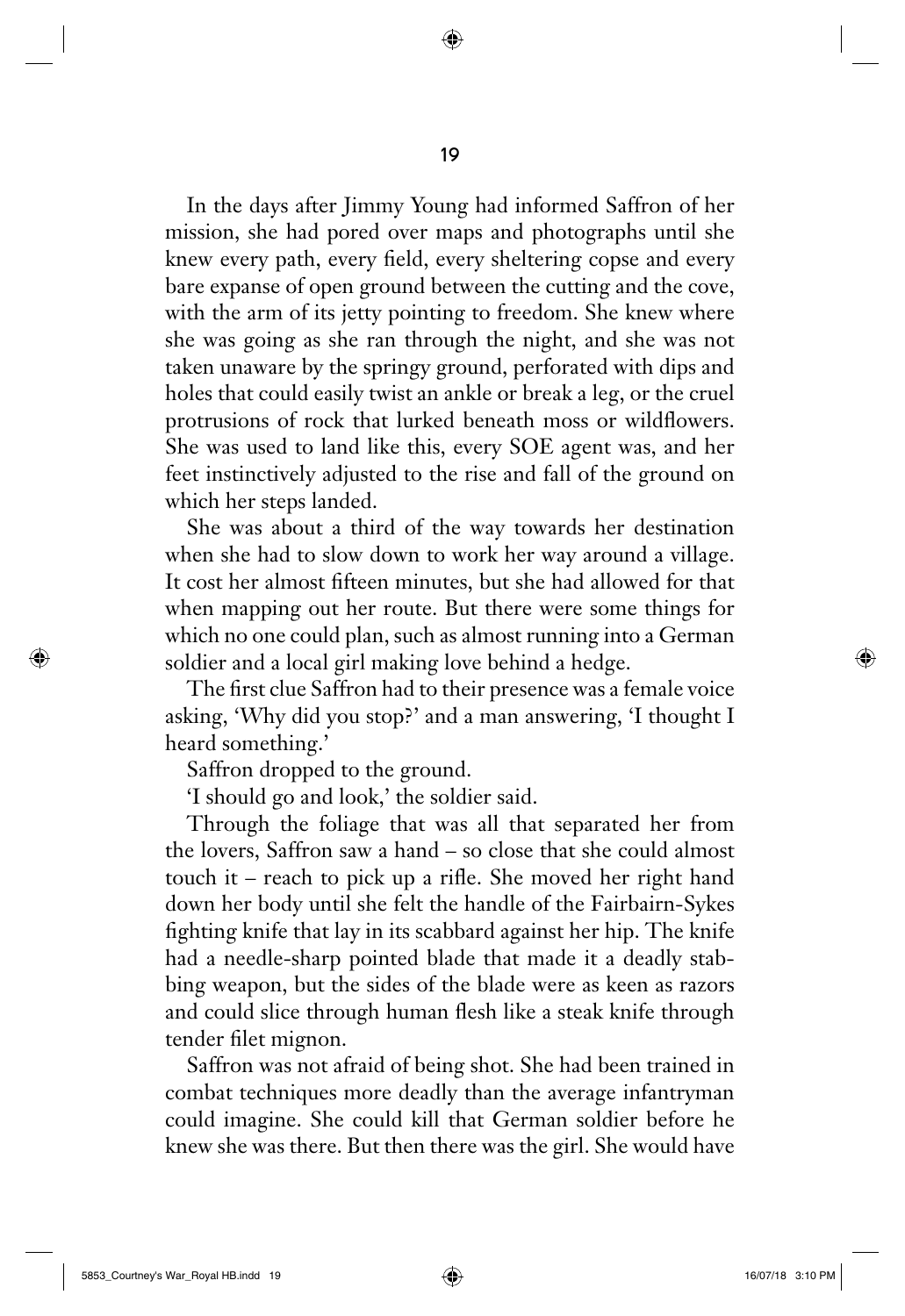to be eliminated too, before she could scream. Saffron knew that the girl would be too shocked to make any sound for a second or two, which was more than enough time to deal with her. But it was one thing to kill an enemy combatant and another to murder an unarmed female civilian, even a collaborator. And, all moral considerations aside, she would be left with two dead bodies to dispose of.

If the soldier looked over the hedge, Saffron would have to fight. She tensed herself, ready to spring at him. But she heard the girl say, 'Don't be silly. It's probably just an animal – a fox or a badger, or something.' Then her tone changed and became more ingratiating as she purred, 'Come back here. I miss you . . .'

Saffron saw the man stop moving. He was torn, she could tell, between his lust and his sense of duty.

'I really liked what you were doing, it felt soooo good,' the girl sighed.

The rifle fell to the ground. The soldier went back to the girl. Saffron prayed that he was a terrible, inconsiderate lover. *Get a move on. Get what you want. Button up your trousers and go!*

But now of all times she had to bump into a Casanova in uniform. He put his heart into it. He paid attention to his partner. Whatever he was doing, it was working because the girl was being aroused to such ecstasy that he had to clamp his hand over her mouth to stop her from screaming. Saffron felt a brief twinge of jealousy. It had been a long time since she had known pleasure like that.

Five minutes passed, then ten. Saffron considered trying to make her getaway while lover-boy still had his pants down, but if he heard another rustle in the hedgerow he would be bound to investigate.

But finally the mutual passion reached its climax and, to Saffron's surprise, it was the girl who promptly stood, pulled up her underwear and said, 'Better be off, then. My mother will be wondering what's become of me.'

She started walking away, followed by the soldier asking, 'When can I see you again?' and at last Saffron could move.

**20**

◈

⊕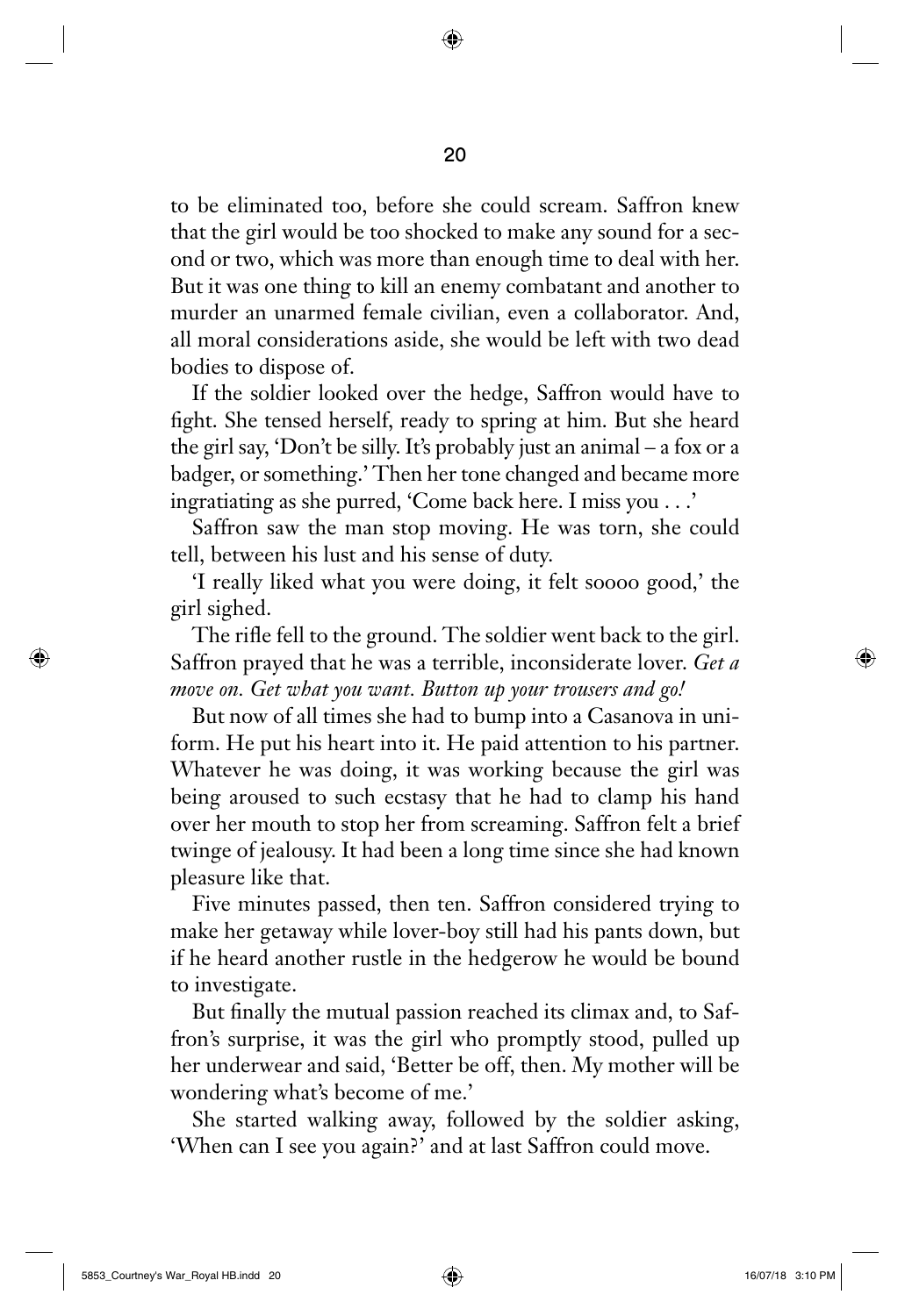She told herself there was plenty of time and that she didn't want to arrive too early and have to shelter among the rocks until the Resistance man and his boat arrived. The moon was still out and there was enough light to see where she was going.

Saffron's spirits rose; she was elated. Her mission had been a success and she was half a mile from the cove. Maybe she would get away with it after all. And then she heard a howling sound. For a second she was plunged into a dark fantasy world of witches, wolves and malice, but an instant later she had reined in her fevered imagination and realised that it was dogs.

The hunting hounds had been unleashed, and she was their quarry.

**• • •**

Saffron ran hard, away from the direct route to the cove. She knew that there was a stream no more than three or four hundred yards ahead, which she could use to put them off her scent. By the time they picked it up again, she might be able to make it to the cove, meet the waiting boat and get away.

The water was snow-melt and icy cold. She ran downstream, slipping on slimy, moss-covered rocks on the stream bed but keeping her balance and maintaining her pace, even if she was being taken further off her course, for the stream met the sea some way north of the cove. The stream ran along a gully, whose bush-and tree-lined banks provided Saffron with some shelter from the hounds and the German soldiers who were following. Soon she would have to get back onto dry land again and turn towards the cove. She glanced upwards. The night sky was smeared with clouds, but none of them seemed to be passing over the moon, which remained gloriously isolated, reflecting its glow onto the earth.

If she wanted concealment, she needed to find a hiding place and stay there, in which case she would miss the boat. But to reach the cove in time, she would have to risk being seen. Her only hope was speed. She had to open a gap that her pursuers

**21**

◈

⊕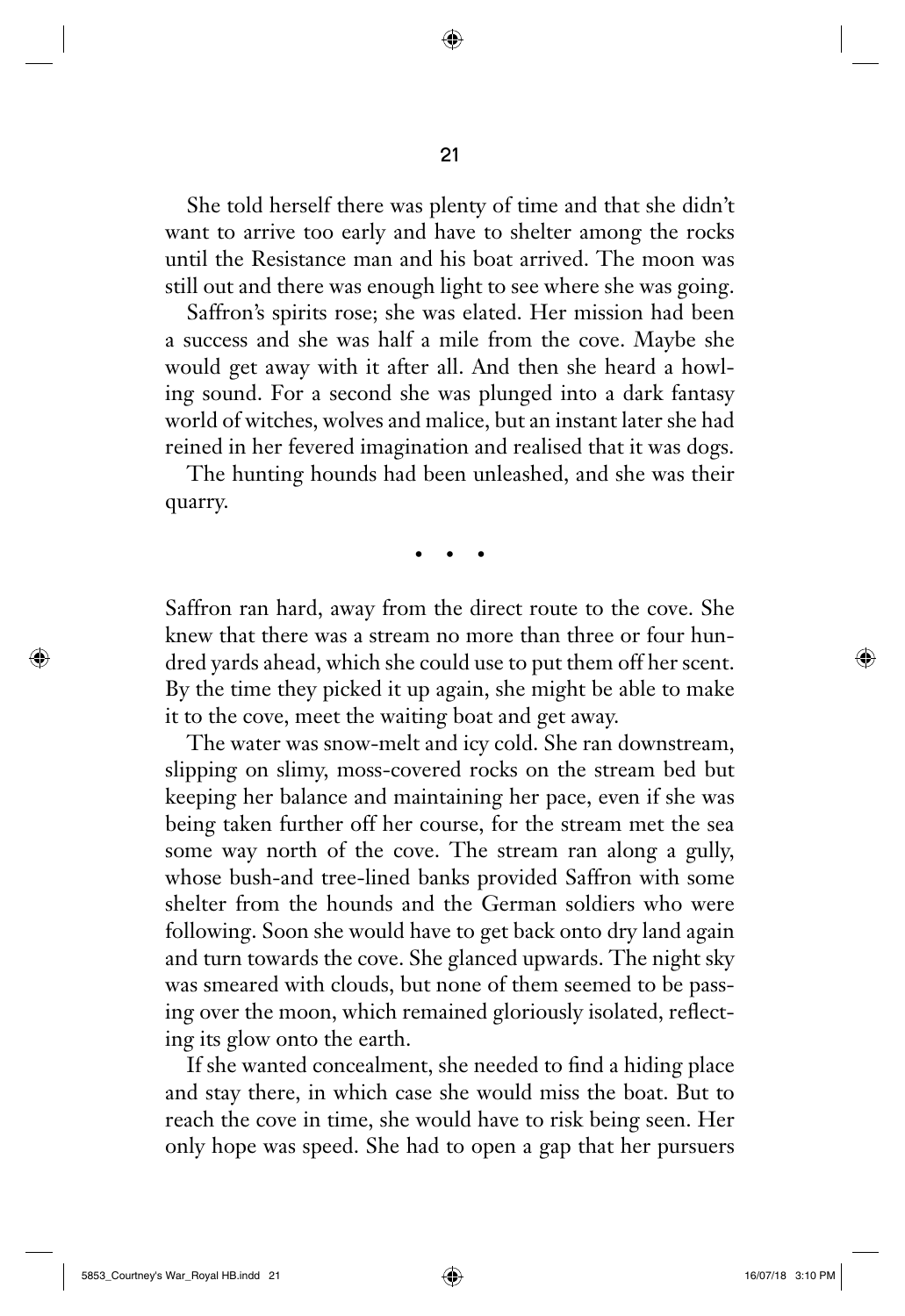could not close and pray that the Resistance man had the nerve to wait for her, even though he would see that the Germans were on her tail, and that his motorboat was fast enough to escape before the enemy's guns could blow them both to pieces.

She kept running, taking the single-lane road, no more than a track that twisted along the coastline, serving the farms and fishing hamlets in the area. It struck her that it had been a few minutes since she had heard the barking of the dogs, but no sooner had the thought occurred than she caught the sound of them drifting over the still night air, faintly audible over the gentle susurration of the sea against the shore.

*Run faster! Come on, you lazy cow . . . run faster!*

Now Saffron understood why her training had been so brutal and her instructors so merciless. They had been preparing her for a moment such as this, when her life depended on being able to push herself onwards and increase her speed when her lungs were screaming for mercy, her heart felt ready to burst and the muscles in her legs were cramping as lactic acid seeped into them past the pain barrier and beyond.

There was a turning off the road up ahead of her to the right: a track that ran downhill towards a large house that was set back a few hundred yards from the cove, screened from the sea by windblown trees that some long-dead owner must have planted as windbreaks. Saffron had planned to work her way discreetly around the property but it was too late for that now.

She sprinted downhill, then left the track before it arrived in front of the house. Here she scrambled over an ornamental rockery, through which artfully constructed paths, linked by stone steps, wound down the steepest slope of the hill. Once these would have provided agreeably civilised strolls for gentle summer afternoons. Now she was fleeing for her life over the rocks and plants, leaping down the steps three at a time, with enemies and their animals hot on her heels. She emerged from the rockery, almost at sea level, and turned onto a rough path that ran between the beds of a vegetable garden.

◈

⊕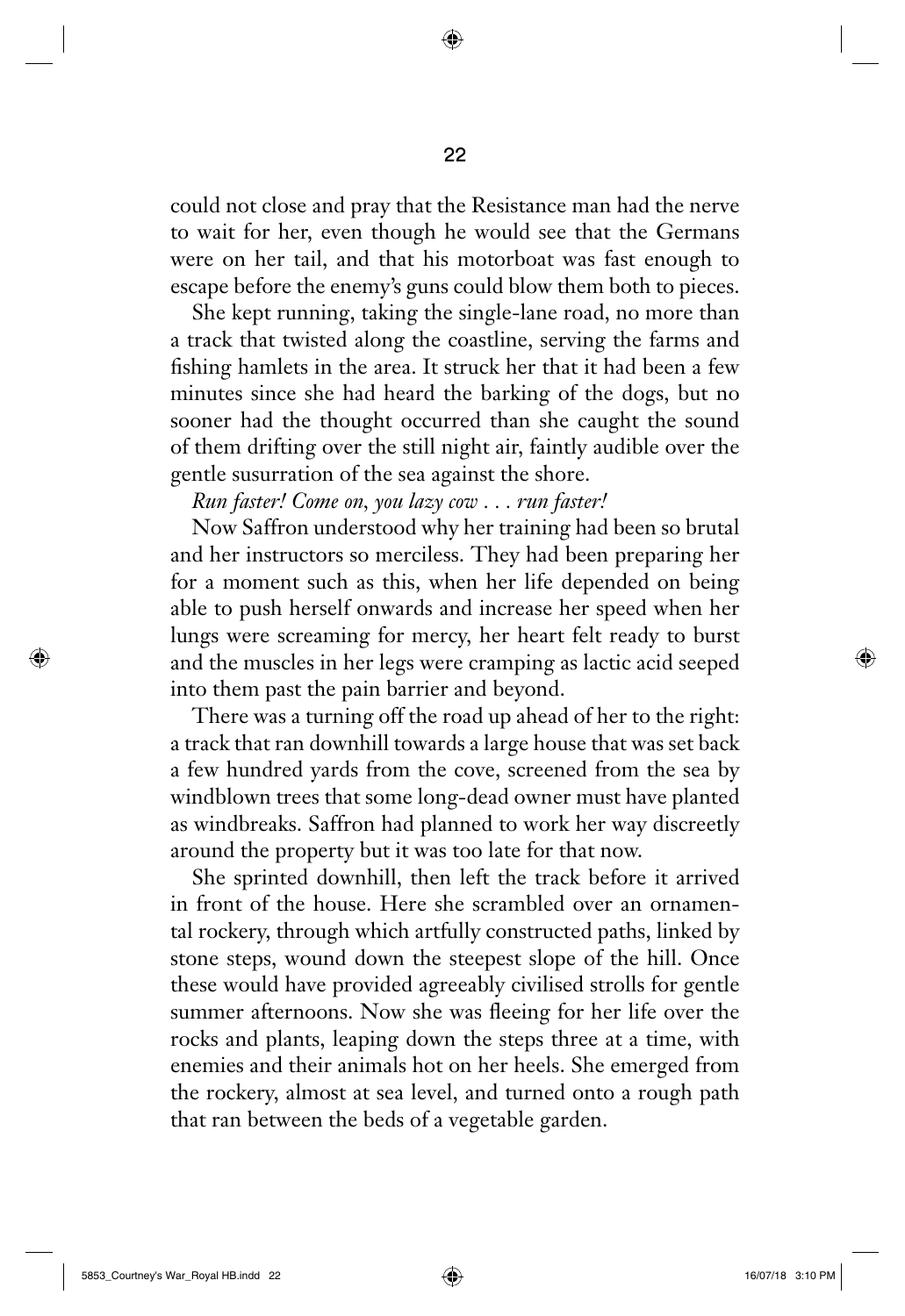The dogs were much louder and Saffron could hear the guttural commands of their handlers. A flash of light behind her caught her eye and she glanced back to see a bedroom window opening on the first floor and the silhouette of someone looking out. But then the window closed and the light went out. Whoever was in there, they didn't want to get involved.

Saffron came to the trees at the end of the vegetable patch, ran across a patch of open ground and discovered a chest-high, barbed-wire fence, marking the perimeter of the property. She stopped, her chest heaving, wondering if she could get over it.

She looked to either side. About ten yards away was a metal gate, facing the sea, held shut by a chain. She ran to it, clambered over and landed on the soft, tussocky sea-grass on the far side.

Saffron could see the cove. The grass spread down to the beach, exactly as the aerial reconnaissance photograph had suggested. She looked to the left, towards the rocks and the steps down to the jetty.

There was no boat.

⊕

But then she saw a shadow rising above the line of the jetty. It was a man, and he was beckoning towards her. Of course! He'd moored the boat on the far side, out of sight.

Saffron picked up her speed again. She could hear the dogs on the far side of the fence, barking furiously, but knew that by the time their handlers caught up with them and forced the gate open it would be too late, she'd be on the boat.

## *I'm going to make it!*

As she raced forward, her right foot skidded. Where there should have been firm earth beneath the grass, waterlogged mud was sucking at her leg. She fought to free herself and realised that what appeared to be grassland from the air was actually a marsh. There had to be a path through it to the shore, but she had lost it and the only way to find it again would be to head back to the gate and start again.

But that would take her into the arms of the Germans.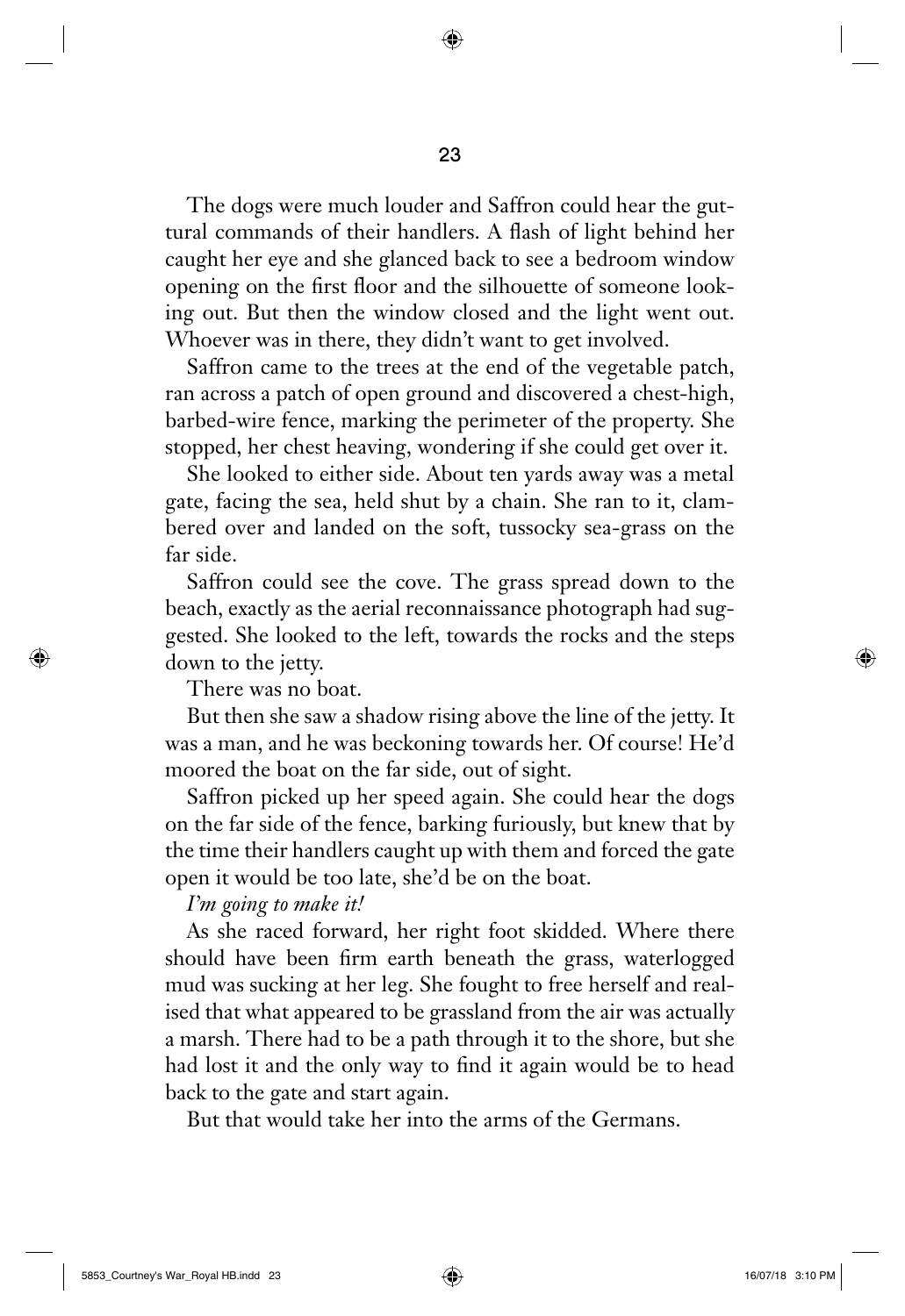Desperately she tried to struggle on, but her progress was painfully slow. She could never tell whether she would be stepping onto dry land, or watery mud, or a hard, roughly shaped piece of rock.

'Over here!' the man by the jetty shouted. She could see him pointing to her left. That must be the path.

She turned and floundered towards it.

'Come on!' the man shouted.

Saffron heard a burst of gunfire behind her.

The Germans had shot the chain that held the gate.

There was a clamour of shouts and barks, and the rumble of an engine being revved.

The boatman called out to her in desperation. 'Quick, quick!'

The crump of a flare gun being fired echoed across the cove and it burst above Saffron's head, casting a blinding white glare over the entire scene.

She saw the bearded face of her rescuer, a cap on his head, a fisherman's sweater. And then he ducked behind the jetty again and the next thing she knew the boat was racing away across the cove, heading for the open water, and she had to throw herself into the morass of grass and mud and salt water as guns chattered and tracer bullets sparked through the air towards the fleeing vessel.

The gunfire died away, though the sound of the engine disappearing into the distance told Saffron that the Resistance man had got away. She was glad of that. She would not have his death on her conscience.

Saffron dragged herself to her feet.

No more than ten yards away, eight men wearing German army windbreakers were standing, their guns pointed at her, while their dogs paced to and fro, snarling angrily and casting hungry stares in Saffron's direction.

One of the soldiers had a lieutenant's insignia sewn onto his sleeve. He pointed towards Saffron and ordered two of his men to get her while the others kept them covered.

⊕